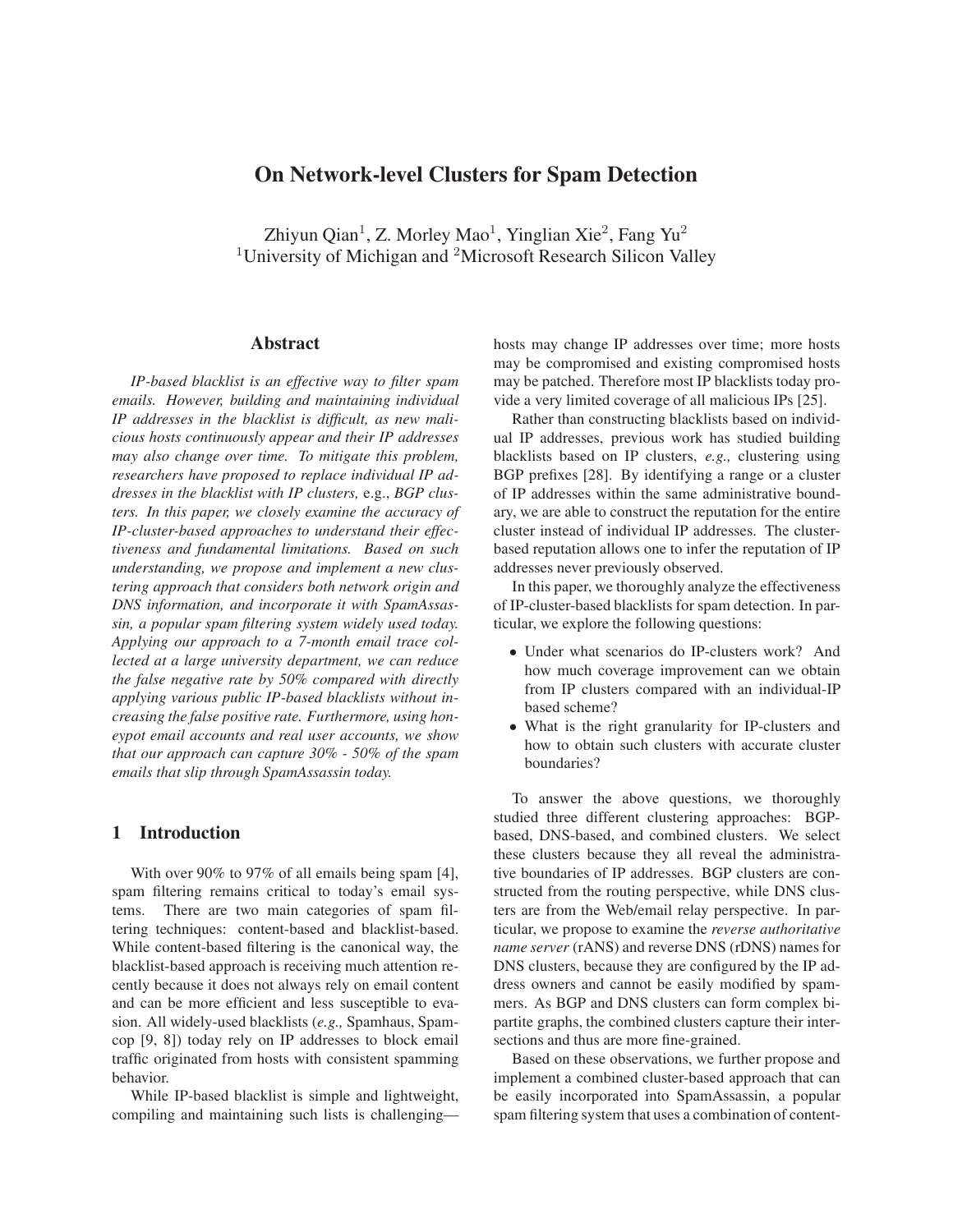and blacklist-based spam filtering techniques. We apply our approach to both honeypot email accounts and a 7 month email log that contains more than seven million emails. Our key findings include:

- As expected, most large BGP prefixes (*e.g.,* /8,/9) are too coarse-grained for building cluster-based blacklists. However, we observe 17.7% of mid-size BGP prefixes (*e.g.,* /15 - /20) are also too coarsegrained for spam filtering.
- DNS information can augment BGP prefixes. It can help break 26.3% of the BGP prefixes into smaller clusters, thereby reducing the false negative rate by 5-10%.
- We have built a system that combines BGP and DNS information to produce a cluster-based blacklist with a significant advantage over the existing IP-based blacklists (DNSBL) [9, 8, 7]. It can detect more than 50% of the spam not captured by the existing IP-based blacklists while maintaining comparable false positive rates.
- The combined cluster-based blacklist can be easily integrated into spam filtering systems such as SpamAssassin. When applied to honeypot email accounts, the integrated system can capture 30% - 50% spam emails missed by SpamAssassin.

Our work is the first to systematically examine the accuracy and potential of various IP-cluster based approaches for spam detection. Our results show that it is critical to obtain the correct boundaries for IPclusters. In practice, it is desirable to combine different sources of information, *e.g.,* BGP, DNS to obtain fine-grained clusters with good coverage on new IP addresses. Performance-wise, our system currently uses only tens of millisecond for a single IP lookup without any optimization and 2.2GB database storage space to store the information for 2.7 million IP addresses.

The remainder of the paper is structured as follows. We first review related work in §2. We use two examples to show the complex relationship between BGP cluster and rANS clusters, followed by the implication on blacklisting in §3. We then present our data collection and experimental setup in §4. §5 and §6 elaborate on our detailed analysis on different clusters and how we combine them. In §7, we show how cluster-based reputation can be effectively applied in spam mitigation. Finally, §8 concludes the paper.

## **2 Related Work**

Spam detection has been the subject of active research for years. Numerous techniques have been proposed. Some are content-based (*e.g.,* [19, 27, 20]), and some newly proposed ones are behavior-based (*e.g.,* [12, 21, 22, 14]). Many focus on detecting individual spam emails, as opposed to identifying spam-campaigns as a group (*e.g.,* [30, 31, 11]). Although spam-campaign detection can be highly effective for organizations with access to a large amount of spam emails, it is usually challenging for small organizations with a limited view. As a result, they usually resort to third-party provided blacklists such as Spamhaus [9], SpamCop [8], SORBS [7], and NJABL [13].

In this paper, we focus on improving blacklist-based spam filtering given its popularity and importance. Most blacklists today are based on individual IP addresses. In practice, many IP addresses are bi-modal in their spamming behavior [28]: they have either consistently high or low spam ratios over time. Thus, various blacklists [9, 8, 7] are created to block persistent spamming IP addresses. However, since a majority of spamming IP addresses appear only once and we continuously observe previously unseen IP addresses send only a few emails (either spam or legitimate emails), it is difficult to predict whether a new IP is good or bad. Consequently, IP-based blacklists are largely incomplete in terms of their IP address coverage [25].

To improve the coverage of spamming IPs, previous studies have proposed to replace individual IP addresses with clusters [28]. Clusters can capture the administrative/configuration boundaries of IP addresses, so that IPs within the same cluster are likely subject to similar security or network policies [18]. Typically IP clusters can be constructed using information from BGP [28], AS number [21], and dynamic IP ranges [29]. In fact, a recent study [14] claimed that AS number is the most important feature in their spam detector. This is followed by a more detailed study [26] on how to determine whether a BGP prefix is bad. By considering the reputation for a cluster of IP addresses instead of those of individual ones, we can significantly increase the spam-filtering coverage of unseen IP addresses. Although this sounds appealing, it relies on the assumption that IP clusters capture the correct boundaries between good and bad IP addresses. Given that the granularities of different IP clusters differ, these existing cluster-based spam filtering approaches often introduce a high false positive rate that prevents them from being adopted in practice. To reduce the false positive rate, our clustering techniques refine the AS number and BGP prefix based clusters into much more fine-grained ones that more accurately capture the administrative boundaries, hence making IPcluster-based blacklists more practical.

More specifically, in our study, in addition to previously used BGP information, we also examine reverse DNS records as a way to construct IP clusters. This and other DNS information previously have not been fully explored for clustering IP addresses. The closest work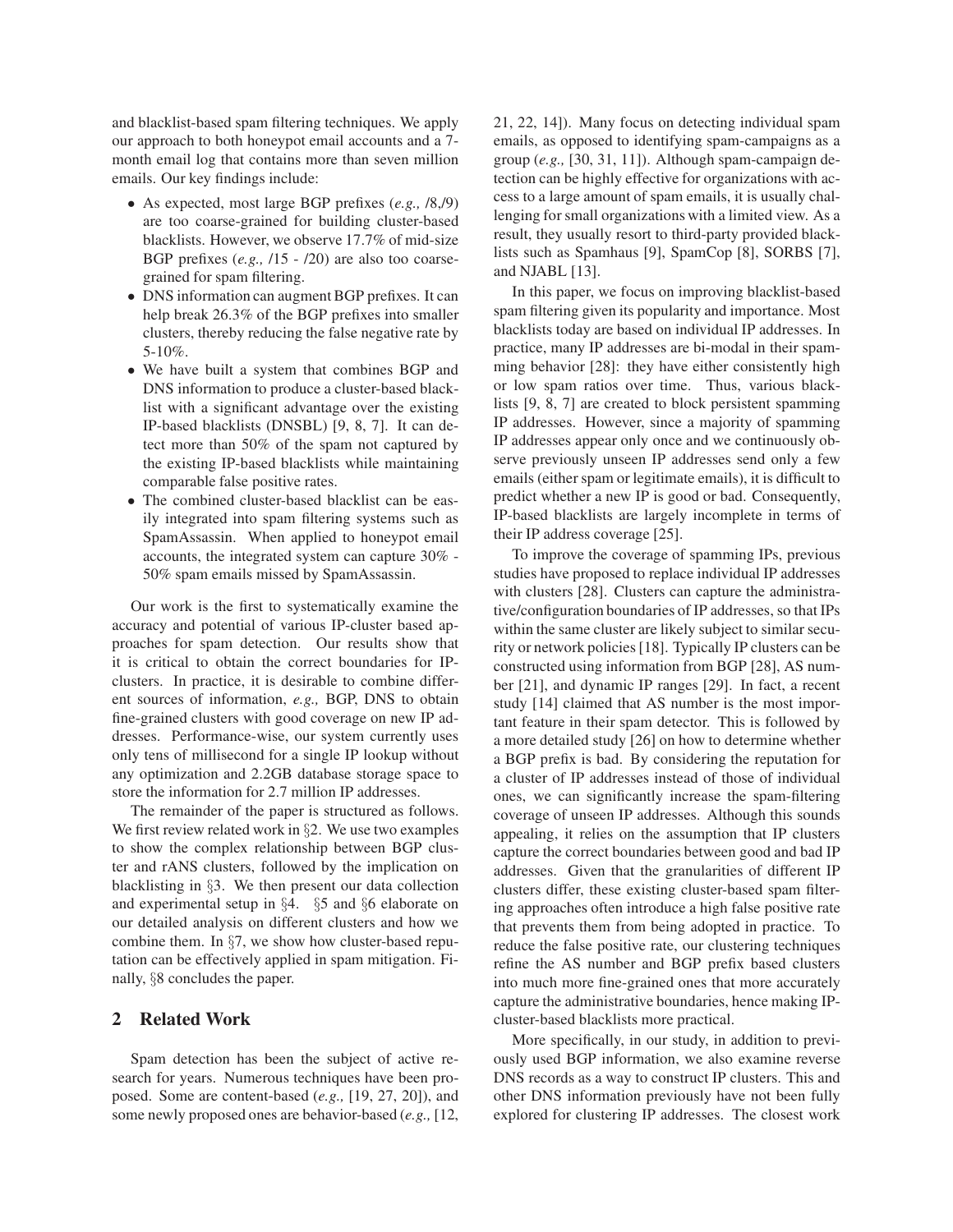uses rDNS information to identify dynamic or dial-up IP rDNS names (*e.g.,* regular expression) [3, 2] and blocks the IP addresses with such rDNS naming convention. They differ from our proposal in that they are using a set of manually crafted heuristics or rules to identify certain types of networks(*e.g.,* dial-up user networks) while our cluster using DNS information is much more general and can be fully automated.

Note that we do not use forward DNS mappings because it can be easily modified by spammers, *e.g.,* fastflux networks typically employed by scam sites [17, 15], to evade detection. While the forward mapping between DNS names and IPs can change very frequently, the reverse mapping, which is set up by IP address owners, usually changes less frequently. It is difficult to create large-scale DNS fast-flux techniques on reverse DNS mapping.

## **3 Motivating Examples**

Previous studies have investigated using BGP prefix as the network-aware cluster to group the spamming behavior [28]. However, the accuracy of the administrative boundary it captures depends on the granularity of the BGP prefix information. For instance, a large prefix can be further assigned into smaller prefixes that may not be externally observable in public routing data. As a result, what a prefix captures is often a coarse-grained administrative domain, and thus may not be detailed enough to block spams. DNS information, such as rANS and rDNS names, also reveals the administrative boundary of IP addresses. It can be more fine-grained than BGP information for some IPs but more coarse-grained for other IPs. Next, we show two motivating examples from real data to illustrate the complex relationship between these two clustering approaches.

First we study the example in Figure 1, with one prefix and four rANS names. They form a bipartite graph, where the upper-level nodes represent BGP prefix clusters and the lower-level ones denote rANS clusters. A line is drawn between a prefix and a rANS whenever there is an IP (1) belonging to the prefix cluster and (2) the rANS is responsible for resolving this IP address.

Figure 1 shows that prefix 69.61.0.0/17 has two sets of rANS names: ns1-2.gunsprohibited.com and ns1-2.webserverdns.com. Figure 2 illustrates the detailed IP range inside the prefix. The IP ranges with different set of rANS actually have distinct spamming behavior. The IP addresses under the rANS ns1-2.gunsprohibited.com send purely spam, while the IP addresses under the rANS  $ns1-2$ . webserverdns.com send only legitimate emails. The disjoint behavior of these two sets of addresses is likely due to different organizations these two groups of

IPs belong to, as manifested by the rANS names. By assigning IP addresses into two corresponding rANSbased clusters, we are able to separate the good IP addresses from bad ones in terms of spamming behavior.

In the previous example, we show that rANS can help find smaller and more accurate clusters within a large prefix cluster. Now we show a contrasting example where prefixes are more fine-grained compared with rANS clusters. Consider a large ISP comcast.net (Figure 3) with hundreds of BGP prefixes. All of the prefixes share the same set of rANS, namely dns101-103.comcast.net. Obviously the granularity of rANS clusters is too coarse given many IP prefixes within the same rANS. But the question is whether it is indeed necessary to decompose comcast.net into several hundreds of smaller BGP prefix clusters? Are they better in terms of finding the boundary between spamming and non-spamming behavior? In this case, the answer is yes. From our data, we found the spam ratio for rANS cluster is 0.76 for all three rANS clusters (since they always appear at the same time), which means that there are both legitimate emails and spam originating from the IPs under each rANS cluster. But if we study the BGP prefix clusters, their spam ratios are either close to 1.0 or well below 0.5. In fact, we found that the legitimate incoming/outgoing mail servers of comcast.net fall into two distinct BGP prefix clusters, and other prefixes are mostly dynamic IP ranges for DSL users. This information can be obtained by examining the Sender Policy Framework (SPF) [5] of comcast.net, which is encoded as a TXT record (a type of DNS record) and can be queried via normal DNS lookups. The response of comcast.net looks like the following:

comcast.net. 300 IN TXT "v=spf1 ip4:76.96.28.0/23 ip4:76.96.27.0/24 ip4:76.96.30.0/24 ip4:76.96.59.0/24 ip4:76.96.60.0/23 ip4:76.96.62.0/24 ip4:76.96.68.100 ip4:76.96.68.101 ip4:76.96.68.102 ip4:76.96.68.103 ?all"

In the SPF response, "ip4" indicates that the address range is IPv4. They correspond to the expected IP ranges for outgoing mail servers for a domain. "?all" indicates for all other IP addresses, their behavior of sending emails is unspecified. Correlating with the BGP prefix clusters, all the SPF IP ranges belong to BGP prefixes 76.96.24.0/21 and 76.96.48.0/20 as shown in Figure 3. These IP ranges differ from those DSL ones in that they are more likely to send legitimate emails given the SPF information. Further investigation shows that the aggregated spam ratios of these two prefix clusters are indeed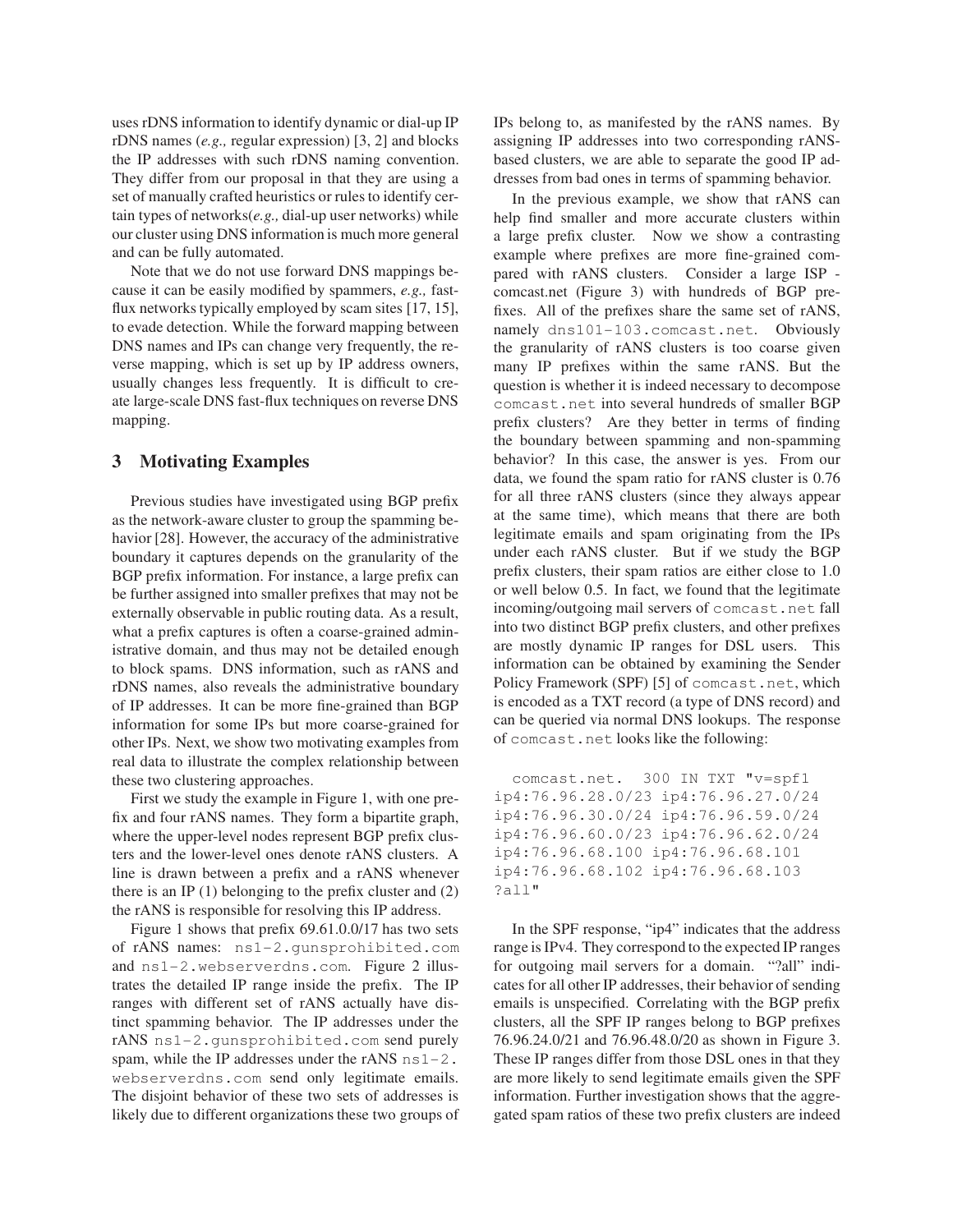

**Figure 1. More detailed spamming behavior from DNS data.**



**Figure 2. Smaller administrative boundaries in 69.61.0.0/17**

very low while most other prefixes send purely spam.

Note we cannot simply whitelist IP addresses in the SPF records while blacklisting all other ones, because many ISPs or domains may either not provide SPF data or the SPF provided is too relaxed (*e.g.,* all the IP addresses are listed). Also spammers can spoof SPF records as well, *i.e.,* spammers who own the domains can set the SPF records such that all their IP addresses are listed.

In summary, we have illustrated examples where BGP prefix is either more accurate or less accurate compared to the DNS information for classifying spamming vs. non-spamming mail server IPs, motivating our work of combining these two sources of information.

## **4 Methodology**

In this section, we discuss our data-collection methodology to investigate the properties of various network clusters based on BGP prefix and DNS information.

## **4.1 Data and experimental setup**

**Data source**. The data is collected from the mail servers of University of Michigan EECS department, over the time period of 2008.12.7 - 2009.7.9 ranging over 155 days. It consists of about seven million emails, of which more than 5.5 million emails are spam emails

(according to SpamAssassin) from 2,737,006 distinct IP addresses, 52,498 distinct BGP prefixes. Each log entry has four pieces of information: timestamp, sender IP, spam tag, and spam score output by SpamAssassin.

**Spam filter - SpamAssassin**. Our mail server runs SpamAssassin [1] as the spam filtering system. It employs several detectors which include Spamhaus [9] (IP-based blacklist) and a locally maintained IP-based blacklist. Every email is labeled as either spam or nonspam based on its score computed by SpamAssassin. The score is combined from the result of all detectors. If the score exceeds a fixed threshold (5.0 in our case), the corresponding email will be labeled as spam.

Although our mail server is a single vantage point, it does receive spam from a variety of IP address ranges. Figure 4 shows the CDF of IPs observed by the mail server. It roughly conforms to the range in previous studies, *e.g.,* Spamscatter [11] and the work by Ramachandran *et al.* [21].

**Other data**. To study the characteristics of clusters, we also leverage the dynamic-IP ranges produced by UDMap [29] to correlate with the clusters produced from the university data. This information of dynamic-IP ranges is of interest because dynamic IPs are more likely to send spam emails [29]. Further, we use the Hotmail history correlated with the IP addresses in the university data set from about the same time period to enhance the visibility of our dataset.

**Experiment setup**. At the end of each day, we extract the mail server log that contains the connecting IP and SMTP session for each email, and perform the following three DNS queries on the IP addresses we see for that day:

**1)** rDNS query on the IP to obtain its rDNS name (or hostname) and its reverse authoritative name servers (rANS).

**2)** Query on reverse domain name's MX record as well as the MX record of rANS domain.

**3)** Queries on three popular IP-based blacklists: Spamhaus, Spamcop, and Sorbs. The results are used for comparison with the cluster-based reputation.

We use an example to illustrate this process. Given an IP address, 141.211.22.134, we first perform the reverse iterative DNS query to get the rDNS mx1. umich.edu and the rANS dns.itd.umich.edu and dns2.itd.umich.edu. We subsequently extract the reverse domain name. The rDNS name mx1.umich.edu has the domain name umich.edu. The rANS dns.itd.umich.edu and dns2.itd. umich.edu has the domain name itd.umich.edu. If not already cached, we then perform MX record query on both domain names umich.edu and itd. umich.edu to get the MX records: mx1.umich.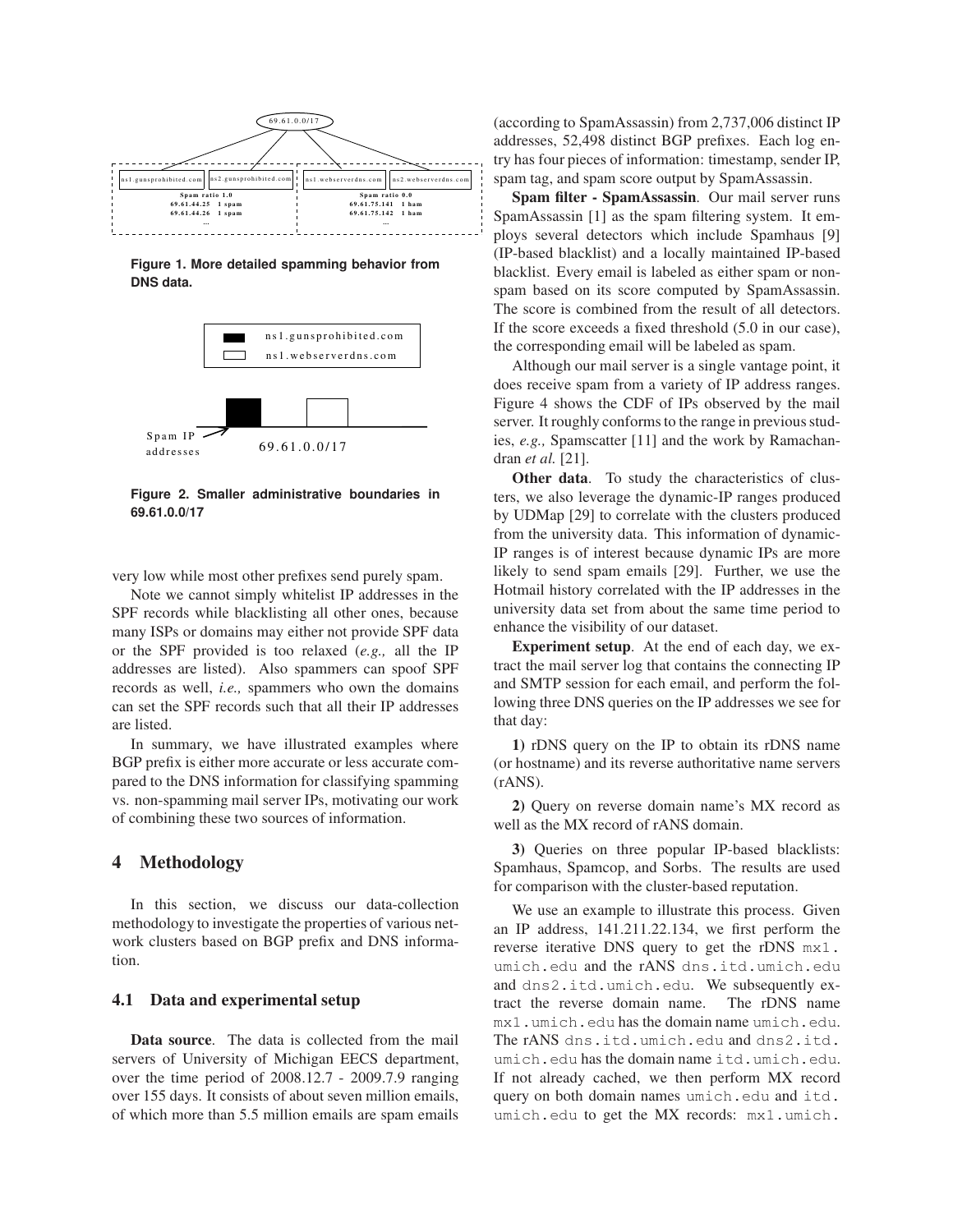

**Figure 3. Prefix to DNS bipartite graph for** comcast.net **to illustrate DNS and BGP prefix relationships.**



**Figure 4. CDF of spamming IP range observed**



**Figure 5. CDF of spam scores from SpamAssassin**

edu, mx2.umich.edu and mx3.umich.edu. We finally record the results of querying the IP address 141.211.22.134 for the three blacklists.

## **4.2 Appear-once IP addresses and new IP trend**

In our data set, we observe that more than 80% of IPs were active only for one day. Most of these IPs sent only one to five spam emails, however, collectively they contributed to about 40% of all the spam emails and 2.4% of all the ham (non-spam) emails received. Further analysis shows that about 34.6% of these appear-once IPs are dynamic IPs. In contrast, only 15.3% of the remaining IPs are dynamic, suggesting that appear-once IP addresses are more likely to be dynamic IPs, thus are less likely legitimate mail servers. Nevertheless, we cannot simply block them as they might send valid emails as well.

These appear-once IPs span across the entire training period. To quantify their impact, we compute the number of new IP addresses observed on a monthly basis. The result indicates this number keeps increasing each month starting at 189,994, reaching 603,284 in the last month. We expect it to continue growing given our small vantage point until we observe most IPs. Thus, maintaining a reputation history for individual IP addresses will not work well, as there will always be new instances of unseen IPs appearing every day. This result confirms previous results that about 85% of IP addresses send less than 10 emails [21].

#### **4.3 Data cleaning**

Since we use the spam classification produced by an imperfect detector – SpamAssassin, we may not have the ground truth. Figure 5 shows a mostly bimodal spam score distribution assigned by SpamAssassin where most of the emails either have a high score (much higher than 5.0) or a low score (much less than 0). However, we do see a fraction of emails (less than 8%) that fall into the score range of  $5(\pm 3)$ , which may contribute to false positives and false negatives using the default threshold of 5.

To investigate the false negative behavior, we set up a honeypot account within our department (advertised since 2007 on personal Web pages but not used), through which we found that SpamAssassin has a non-negligible false negative rate—155 (16%) missed spams out of 965 recent spam emails. The false positive rate of SpamAssassin, however, is very low as reported by previous work [25].

It is important to reduce the false negatives of SpamAssassin, as those IP addresses sending spam may appear legitimate and thus cause inaccurate evaluation of clustering. One source of information we use is IP-based DNSBLs. Previous studies [16, 23, 21] show that significantly more spam are detected by combining multiple blacklists. Further, these studies show that a large fraction of spammer IP addresses will eventually be listed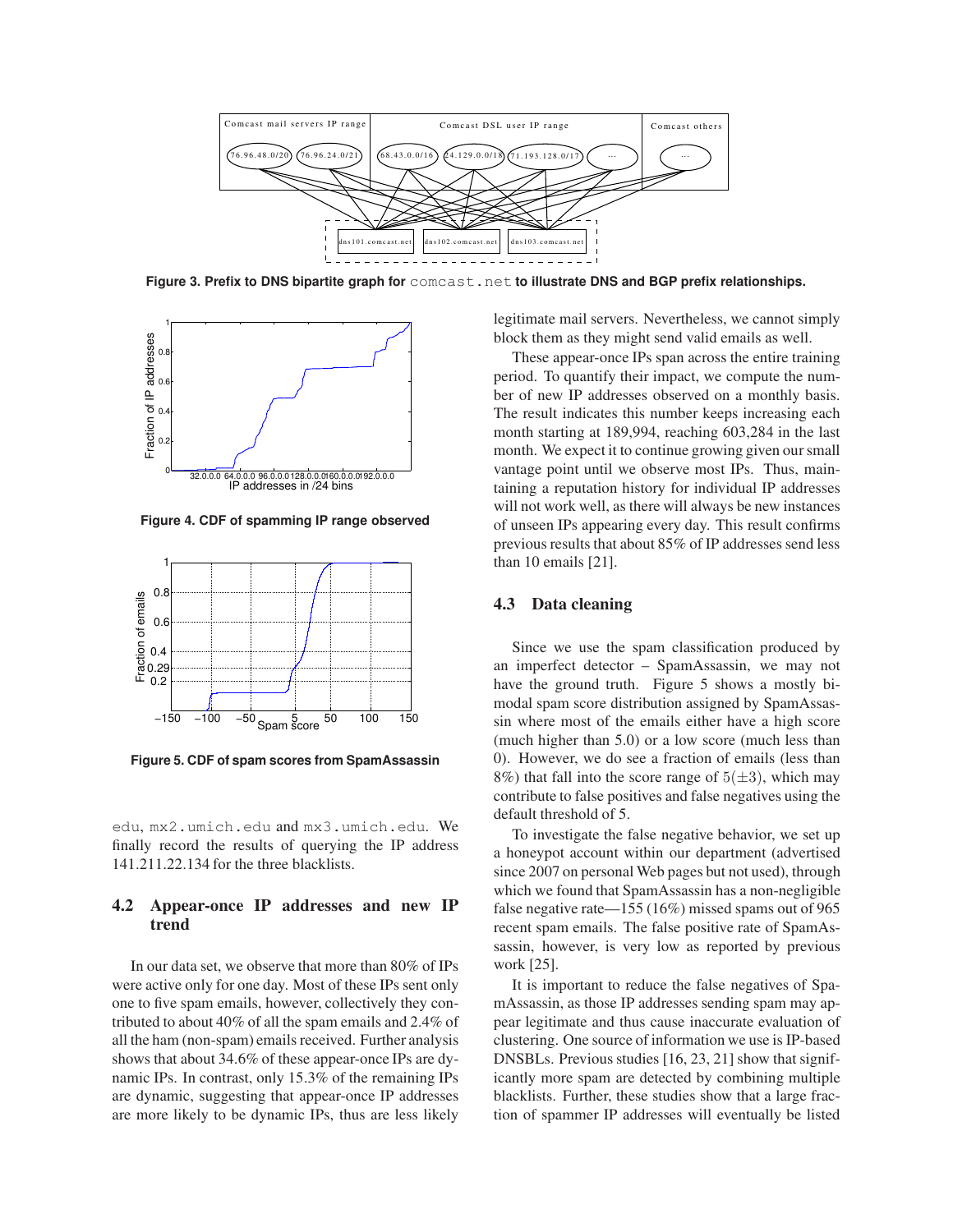after some time (*e.g.,* 2 months or so) in blacklists if not at the time spams from such addresses are received. As a result, we decided to conduct the data cleaning process by querying 5 popular blacklists (Spamhaus, Spamcop, SORBS, NJABL, CBL) approximately 2 months after we received the emails. Any IP address listed in at least two of the blacklists will be considered bad and we treat all the emails they sent as spam.

Another source of information to facilitate our analysis is obtained from Hotmail servers. IP addresses that send purely spam to Hotmail server (reported by the Hotmail spam filter) will be considered as spamming addresses as well. For IPs that send any legitimate email to Hotmail server, we conservatively do not consider them as bad IPs to prevent false positives.

To summarize, we consider a given IP address as bad or spamming IP if it satisfies any of the following three conditions.

- 1. It has a high spam ratio  $> 90\%$  (reported by SpamAssassin)
- 2. It is captured by at least two blacklists that are queried after two months.
- 3. It never sends legitimate email to Hotmail and all the emails sent by the IP are classified as spam.

We are able to reduce the false negative rate down to 4.5% in the honeypot account after applying these rules while introducing 0 false positives in 3 of our personal accounts. After the data cleaning process, we can characterize the spamming behavior more accurately.

Note that our approach is conservative to obtain fairly accurate false negative evaluation by ensuring that bad IPs identified for evaluation are not misclassified. Nevertheless, it is not possible to completely ensure that all bad IPs are caught in this manner, and those IPs may appear in the evaluation result as good IPs while classified as bad IPs due to the its cluster's reputation, thus still causing slightly inflated false positives in our evaluation.

#### **4.4 Different clusters analyzed**

In this study, we measure the characteristics of each cluster type based on BGP prefix and DNS information and then propose ways to integrate them to obtain increased benefit while minimizing the shortcomings of individual approaches. Specifically, the clusters we build include BGP prefix clusters, DNS clusters (rANS information combined with rDNS name information). Since BGP prefix is a well-known technique, we use it as the baseline for comparison. In the next section, we explore the relationship between the BGP prefix and DNS clusters to investigate how to utilize the DNS information in combination with the BGP prefix information to cluster IP addresses for accurate spam detection.

## **5 Cluster-based Spam Filtering**

In this section, we study the effectiveness of clusterbased blacklists. We first consider BGP prefix clusters since they are one of the most common ways of clustering IP addresses. However, as stated before, the accuracy of BGP prefix cluster depends on the visibility of the prefix structure in public routing data. We also study DNS-based clusters as DNS information may be used to track the corresponding host administrative boundaries. We found DNS-based clusters sometimes yield better prediction accuracy than BGP prefixes, especially in the cases where they provide more fine-grained boundaries. Given that these two types of information can complement each other, we consider combining them to derive "combined clusters," which are found to improve spam detection by more accurately predicting host spamming behavior.

#### **5.1 BGP prefix clusters**

From Route Views [24], a public BGP data source, we sampled routing table snapshots of 7 distinct days from March 7th to March 13th 2009. We use the longest matching prefix of the format "1.2.3.4/16" to represent IP's cluster. For those 5000 IP addresses not associated with any prefix, we resort to whois database [10] to find their associated prefixes.

### **5.2 DNS clusters**

To utilize DNS information, we consider two ways for cluster construction.

**rANS clusters:** The *Reverse Authoritative Name Server Cluster* (rANS cluster) groups hosts by their authoritative name servers. For each incoming IP, we perform reverse DNS lookup iteratively to identify its authoritative name servers. Note that a recursive lookup is needed to collect several levels of name servers, each returned by a different level of authority such as 1.in-addr.arpa., 2.1.in-addr. arpa. and so on. For instance, take Figure 3 as an example, dns101-103.comcast.net is the last level rANS for IPs in all BGP prefixes. Note that all the three rANS are associated with all other BGP prefixes, meaning that their granularity is the same. However, there can be some rANS that are associated with more BGP prefixes (*e.g.,* our university uses rANS from another university as backup). Even for IPs without a reverse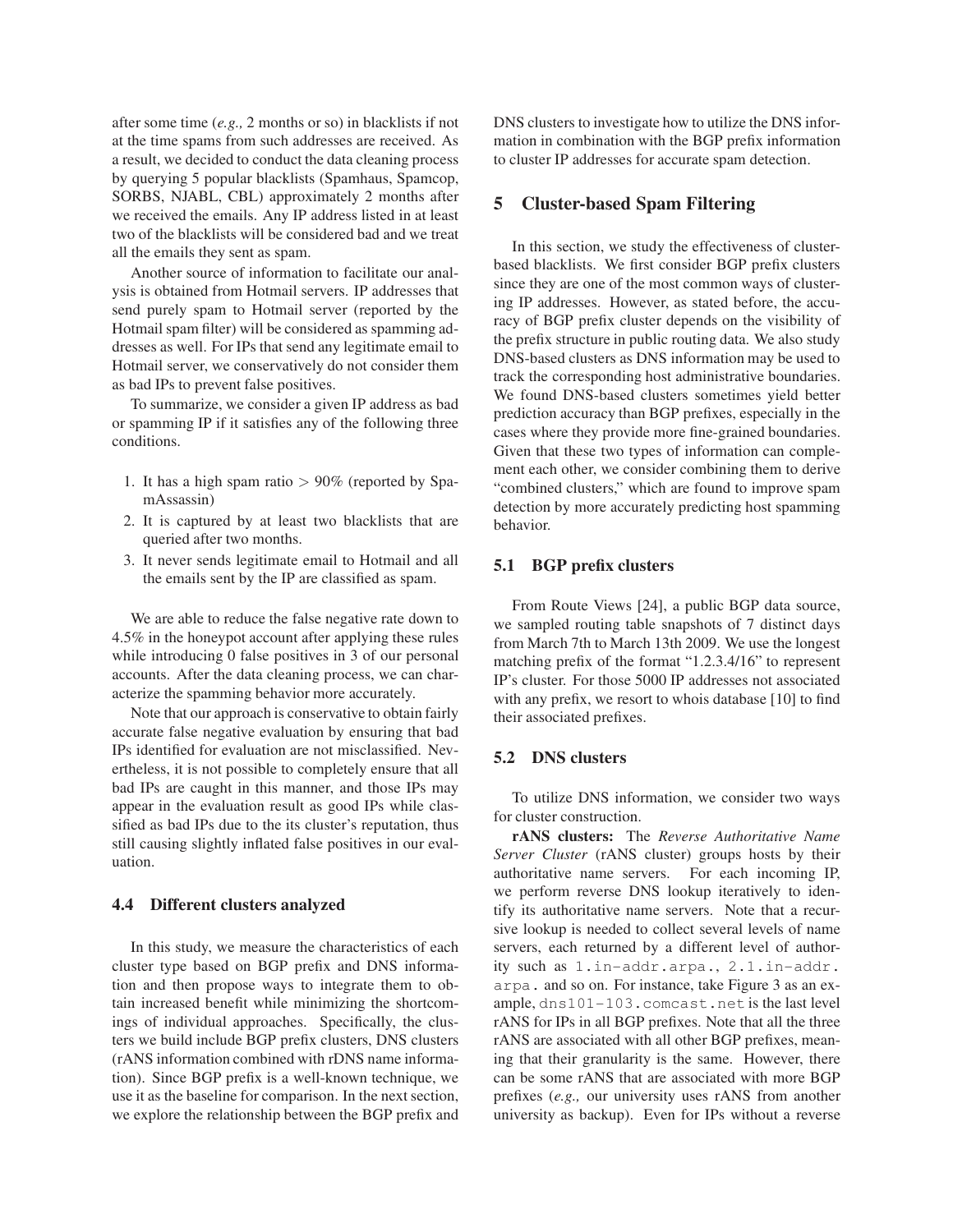hostname, *i.e.,* NXDOMAIN response, we can still obtain additional information of other servers in the DNS hierarchy. Note we do not use the host name reported in the HELO message of an SMTP connect because the hostname can be easily spoofed. An IP address may be resolved by multiple name servers (*e.g.,* for load balancing). We only pick the name servers in the lowest level which represent the most fine-grained administrative domain. If there are multiple ones at the lowest level (as is the case in Figure 3), we pick the one that is associated with the minimum number of BGP prefixes indicative of the most fine-grained administrative domain.

**Naming cluster:** Within an administrative boundary, hosts play different roles. Usually only a subset of IPs are used to set up mail servers. It is necessary to separate these mail-servers from the remaining ones. The reverse DNS-names of IP addresses provide hints on how to classify them. Within each administrative boundary identified by a BGP prefix and/or rANS, we identify four common naming patterns:

- 1. All rDNS names are in the same domain and share a similar naming pattern. Table 1 shows one such example, where all IPs are dynamic IPs with an aggregated spam ratio of 99.6%.
- 2. All rDNS names are within the same domain, but with non-uniform naming patterns. For instance, an enterprise can have several legitimate mail servers as well as other non-server hosts. To discover the former, we resort to other sources of information - MX records, SPF sender IP ranges and naming convention as specified in RFC [6] that recommends the DNS names of mail servers to begin with keyword 'smtp', 'mail', or 'mx'. The example in Table 2 includes a legitimate mail server listed in the first row, confirmed by MX records of the domain tvtel.pt. For clustering purposes, these servers are separated into their own naming clusters.
- 3. IPs without any rDNS names are mixed together with IPs with rDNS names. They are separated into different naming clusters as shown in Table 3.
- 4. Many domains exist, with each including only a few IPs. Table 4 shows one such example. Based on our observation, such cases are usually correlated with spamming behavior. With many domains registered within the same administrative domain, it is highly likely that they are owned by spammers who set up corresponding MX records or SPF to make them appear as legitimate mail servers.

Here we normally use the last two tokens as domain name (*e.g.,* umich.edu from www.umich.edu). However, if the last code is country code, then we use the last three tokens as domain name (*e.g.,* www.sjtu.edu.cn

**Table 1. Cluster's naming pattern 1 - consistent naming.**

| IP address    | rDNS name                                 | Spam        | Ham |
|---------------|-------------------------------------------|-------------|-----|
|               |                                           | Count Count |     |
| 190.82.167.51 | 190-82-167-51.adsl.tie.cl                 |             |     |
| 190.82.165.55 | 190-82-165-55.adsl.tie.cl                 |             |     |
| 190.82.164.20 | 190-82-164-20.adsl.tie.cl                 |             |     |
|               | 190.82.151.205 190-82-151-205.adsl.tie.cl |             |     |
|               | 190.82.151.169 190-82-151-169.adsl.tie.cl |             |     |
|               | 190.82.151.158 190-82-151-158.adsl.tie.cl |             |     |
|               |                                           |             |     |

**Table 2. Cluster's naming pattern 2 - mixed w/ legitimate mail servers.**

| <b>IP</b> address | rDNS name                   | Spam                        | Ham         |
|-------------------|-----------------------------|-----------------------------|-------------|
|                   |                             |                             | Count Count |
| 88.157.32.73      | webmail.tvtel.pt            |                             |             |
| 88.157.237.48     | rev-88-157-237-48.tvtel.pt  |                             |             |
| 88.157.113.191    | rev-88-157-113-191.tvtel.pt |                             |             |
| 88.157.204.61     | rev-88-157-204-61.tvtel.pt  |                             |             |
| 88.157.218.127    | rev-88-157-218-127.tvtel.pt |                             | 0           |
| 88.157.71.28      | rev-88-157-71-28.tvtel.pt   | $\mathcal{D}_{\mathcal{L}}$ |             |
| 88.157.85.30      | rev-88-157-85-30.tvtel.pt   | $\mathfrak{D}$              |             |
|                   |                             |                             |             |

from sjtu.edu.cn). Exception for this is that when there are only three or even two tokens altogether for a country-code-ending rDNS name, we will still use the last two tokens as domain name (*e.g.,* yahoo.cn from www.yahoo.cn). To fully utilize DNS information, we construct *DNS clusters* by converting naming-based clusters to rANS clusters. For each rANS cluster, we attempt to match any of the four common naming patterns to further split it into smaller clusters. This enables us to discern good IPs that may share the same administrative domain with spamming IPs.

#### **5.3 Cluster granularity**

Ideally, we want to identify clusters consisting of mostly good or bad IPs. Obviously the granularity of the clusters plays an important role here. The extreme case, where each cluster consists of a single IP, falls back to the per-IP based scheme and is no longer useful for predicting spamming behavior of unseen IPs.

First we cluster the 2,737,006 distinct IP addresses described previously into 92,449 BGP prefix clusters and 60,659 rANS clusters, respectively. Thus on average, BGP prefix clusters are more fine-grained than rANS clusters. However, it is the distribution instead of the average that matters. Figure 6 shows the distribution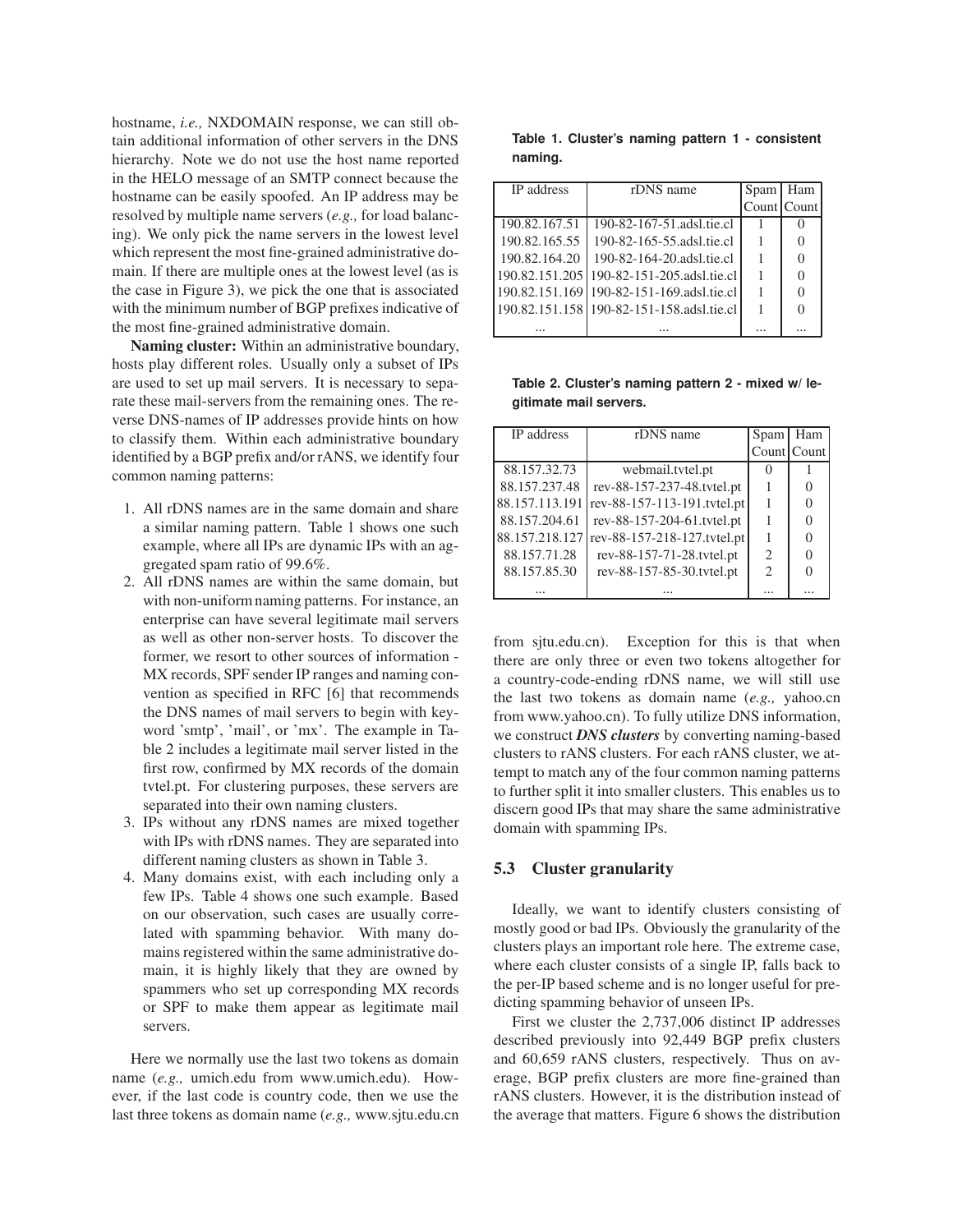| <b>IP</b> address | rDNS name                            | Spam Ham |                             |
|-------------------|--------------------------------------|----------|-----------------------------|
|                   |                                      |          | count count                 |
|                   | 208.53.152.220   mta220.pmxa-net.net |          |                             |
|                   | 208.53.152.221   mta221.pmxa-net.net |          | $\mathcal{D}_{\mathcal{L}}$ |
|                   | 208.53.152.219 mta219.pmxa-net.net   |          | 2                           |
| 208.53.185.230    | N/A                                  |          |                             |
| 208.53.185.234    | N/A                                  | 6        |                             |
| 208.53.185.228    | N/A                                  |          |                             |
| 208.53.147.84     | N/A                                  |          |                             |
|                   |                                      |          |                             |

**Table 3. Cluster's naming pattern 3 - (Some) IPs without rDNS names.**

**Table 4. Cluster's naming pattern 4 - many domains.**

| <b>IP</b> address | rDNS name             | Spam           | Ham   |
|-------------------|-----------------------|----------------|-------|
|                   |                       | count          | count |
| 89.30.144.62      | familyhunterburns.net |                |       |
| 89.30.145.171     | myfeedstore.net       |                |       |
| 89.30.145.170     | myephoto.net          | $\overline{c}$ |       |
| 89.30.144.110     | advantageatv.net      | 2              |       |
| 89.30.145.175     | mywirelesscentral.net | 2              |       |
| 89.30.145.173     | mymusicchannel.net    |                |       |
| 89.30.145.178     | newdatasystems.net    | 2              |       |
| 89.30.145.179     | nirvanashopping.net   |                |       |

of the number of BGP prefixes an rANS cluster spans, and vice versa. About 10% of the BGP prefix clusters can be further divided into smaller clusters by considering rANS information. When applying naming clusters to rANS clusters, we obtain 106,356 DNS clusters which is slightly more than BGP prefix clusters.



**Figure 6. The granularity relationship between BGP prefix clusters and rANS clusters.**

#### **5.4 Spamming behavior**

We examine the distribution of spam ratio for each cluster type over the 7-month duration as shown in Figure 7. The figure shows how diverse the spamming



**Figure 7. CDF of spam ratio for different clusters.**



**Figure 8. Clustering false positive and false negative rate.**

behavior is within the same cluster (How likely that some IPs send spam while others send legitimate emails within the same cluster) and how they differ between different types of clusters. We can see that in the figure, the spam ratio distribution of BGP prefix clusters is closer to that of IP than of DNS clusters. BGP prefix and IP-based clusters both have about 0.4% of cases with 0 spam ratio. The curve shapes for BGP prefix clusters and DNS clusters are similar, but their initial values differ by more than 9%. In particular, more than 17% DNS clusters have spam ratio of 0. This suggests that BGP prefix clusters can effectively identify clusters with spamming IP addresses while DNS is useful for uncovering legitimate servers. This is explained by the observation shown later in §5.6 that BGP prefix cluster more closely reflects dynamic IP ranges where a significant amount of spam comes from [29].

Next, we study the effectiveness of using cluster's spamming behavior to classify good and bad IPs. The idea is that we define a threshold of spam ratio for deciding whether a particular cluster is good or bad. If the spam ratio exceeds the threshold, we consider any IP address within the cluster as bad IP. We pick one day as testing and the remaining earlier days of data as training data, changing the testing data over 30 days from Jun 10th to Jul 9th, 2009. We plot the graph by adjusting the threshold from 0.8 to 1.0 at the granularity of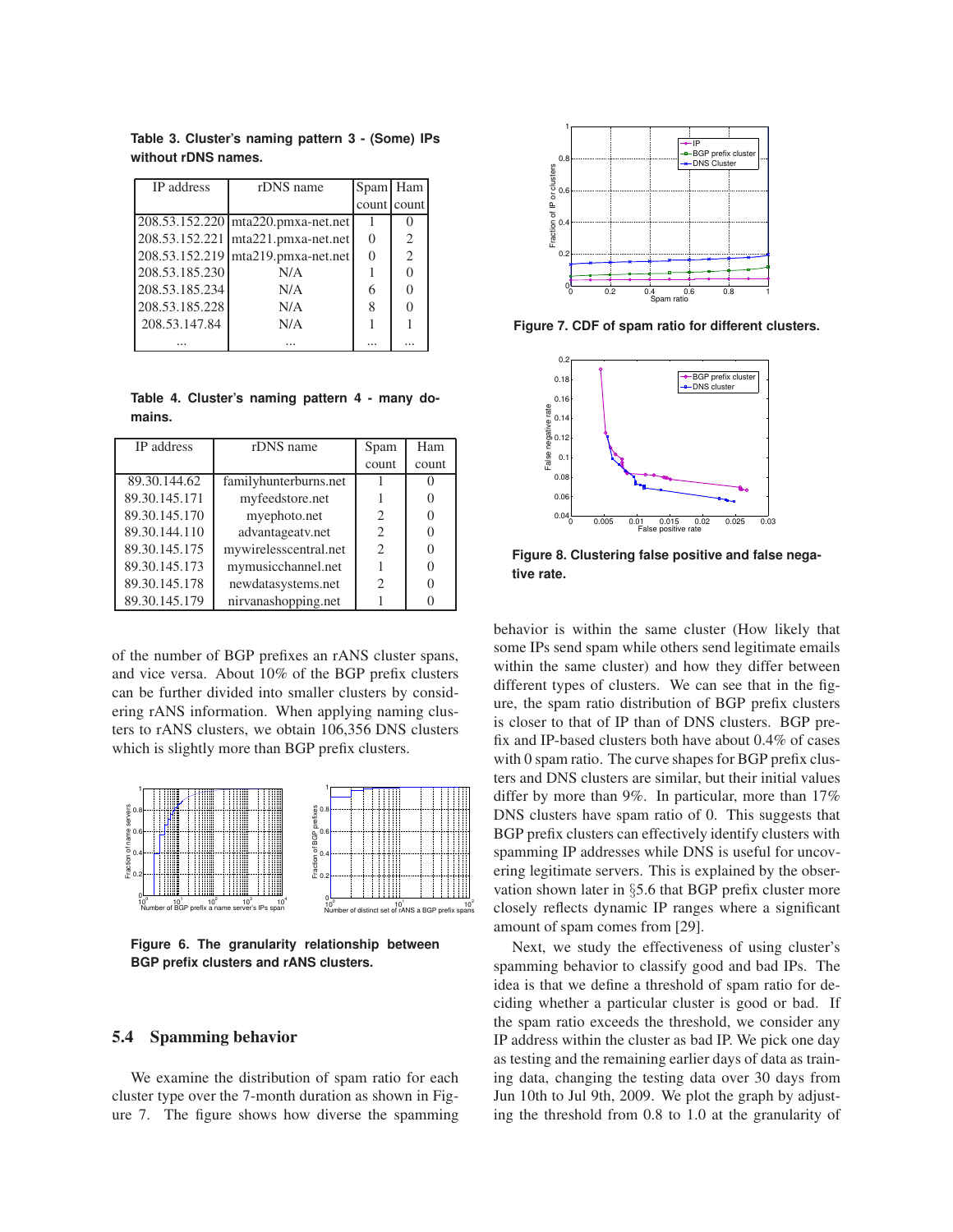0.01, averaging across different testing days in Figure 8. We can observe that DNS clusters have higher accuracies compared with BGP prefix clusters since they can further divide an administrative domain into potentially good IPs and bad ones based on the naming pattern.

#### **5.5 Cluster persistence**

Behavior of clusters clearly is more persistent than that of individual IPs due to longer history. Most IPs appear only for a day or two, but 80% of the clusters appear in at least 8 days out of the 7-month duration of our study. The cluster behavior also shows consistency as the average standard deviation of spam ratio across all clusters over the 7-month duration is as low as 0.09 (consistent with the result by Venkataraman *et al.* [28]). This suggests that whenever a cluster is identified as good or bad, it remains so for a relatively long time period. Cluster-based analysis is therefore more effective for spam filtering compared to purely IP-based approaches. In Figure 9, we show an example of how different IPs appear across time in one of the largest prefix, which belongs to a large ISP in India. Interestingly, in this case, all IPs are sending purely spam from this prefix, showing persistent spamming behavior within a cluster.



**Figure 9. Different IP addresses appeared across different days for one of the largest prefix**



**Figure 10. Training time vs. FP and FN**

**Table 5. Correlation of dynamic IPs with spam**

|                         | Dynamic IP                             | <b>Static IP</b>  |
|-------------------------|----------------------------------------|-------------------|
| No. of Spam             | $(1,199,468(22.1\%)$ 4,235,613 (77.9%) |                   |
| No. of legitimate email | $12,258(0.5\%)$                        | 2,327,932 (99.5%) |

In Figure 10, with the spam ratio threshold set to 0.98, we can see that the false positive and false negative rate of both BGP prefix clusters and DNS clusters decrease with increased training time. The result further suggests that with sufficient training time, we can classify new IPs based on their cluster history with high accuracy. Longer training time leads to more stable results which in turn supports persistent spamming behavior of clusters. Note that we do not observe clusters completely disappear during our study, *i.e.,* all IP addresses within a cluster stop sending emails at some point, despite a possible conjecture that spamming botnets may create dynamic time-based behavior of the clusters (*e.g.,* rDNS names changed and thus old clusters based on DNS information may become obsolete). We plan to investigate this further, as our clustering approach opens new potential opportunities for detecting botnets.

#### **5.6 Correlation with dynamic IPs**

Given that past studies have shown that spam often originates from dynamic IPs, we correlate the cluster data with dynamic IP ranges based on UDMap [29] which is the latest known, accurate source for such data. The dynamic IP ranges are gathered by analyzing the Hotmail user login traces [29]. We found that out of the 2,737,006 IP addresses, 786,460 are identified as dynamic with each IP assigned to a unique dynamic IP range ID. Surprisingly, we observe that dynamic IPs only contribute to 22.1% of the total spam as shown in Table 5. This deviates from the finding in UDMap [29] that shows dynamic IPs contribute to 42.2% of the total spam. Two possible reasons can explain this difference: (1) Our vantage point captures different spamming behavior from what was seen in Hotmail. (2) Spammers are shifting to using static IP addresses for sending spam to improve spam delivery, possibly because of the more prevalent blocking of direct connection to port 25 from dynamic IPs and the inclusion of dynamic IP ranges by many popular blacklists [9, 7].

We exclude prefixes containing at least one static IP address based on UDMap classification results, thus obtaining 4325 **BGP prefixes** that contain purely dynamic IPs. In contrast, there are only 254 **rANS clusters** containing purely dynamic IP addresses. Further, by correlating them with the dynamic IP range ID produced by UDMap (each dynamic IP range is assigned a unique ID), we found that these BGP prefixes covers 9785 dy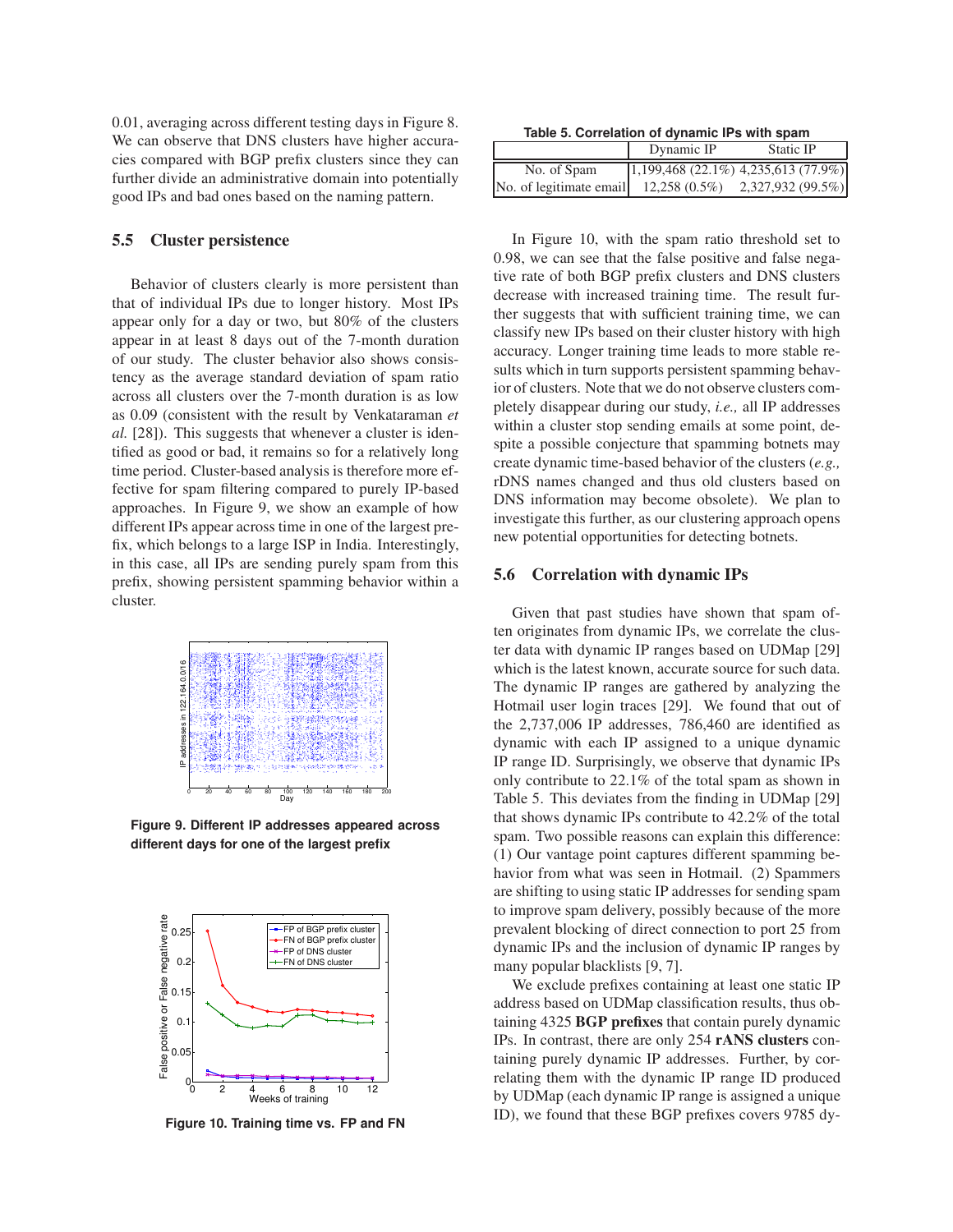namic IP range ID (7% of all the ranges) while rANS only covers 406 dynamic IP ranges (0.5%). Further analysis reveals that out of these 4317 BGP prefixes, 64% of the BGP prefixes match exactly with one dynamic IP range. 34% of them strictly contains more than one dynamic IP range. The remaining 2% BGP prefixes are either a strict subset of one dynamic IP range or overlap with more than one dynamic IP range (Those dynamic IP ranges are also covered by other BGP prefixes).

This indicates that BGP prefix clusters correlate better with dynamic IP addresses than rANS clusters, and it can be explained by the coarse-grained properties of most rANS clusters. For instance, in the previous example illustrated in Figure 3, some of the BGP prefixes belong to DSL IP ranges, while many others are Comcast legitimate mail servers. In this case, all Comcast IPs fall into the same set of rANS clusters but belong to distinct BGP prefix clusters.

#### **5.7 Choice of cluster type**

To study which cluster performs the best and when, we need to define the metric for good clusters. The natural metric would be whether IPs within a cluster share the same spamming behavior (sending mostly spam or mostly legitimate emails). The cluster granularity clearly plays an important role in determining its accuracy. We study each type of clusters separately.

The accuracy of **BGP prefix clusters**, as previously discussed, depends on the visibility of BGP routing table. Sometimes, a larger prefix may be reallocated into smaller ranges not externally observable. As a result, we conjecture that larger BGP prefixes may not accurately discern spamming behavior.

From Figure 8, by setting the threshold of spam ratio to 0.95, we are able to obtain a relatively low false positive rate. We then study the false negative distribution by varying BGP prefix sizes. Figure 13 illustrates the average false negative count per cluster for each BGP prefix size, indicating that /8 and /9 BGP prefix have the worst false negative performance, and smaller prefixes such as /20 - /24 have quite low false negative count per cluster. This result validates our conjecture. We can conclude that fine-grained BGP clusters are needed to accurately capture spamming behavior.

**rANS clusters**, as discussed in §5.3, are in general more coarse-grained than BGP prefixes. In fact, based on our reverse DNS query results, we found that the largest rANS clusters observed are those close to root name servers, *e.g.,* tinnie.arin.net, ns.lacnic.net, ns-sec.ripe.net, and ns-pri.ripe.net. Some countries such as Korea also contribute to this. We found that most of the IPs in Korea do not have a hostname and they all

share the same set of reverse name servers such as *e.g.,* a.dns.kr and b.dns.kr. Although poorly maintained DNS information usually implies spamming behavior, *i.e.,* large rANS clusters all have spam ratios greater than 90%, they may still include legitimate mail servers. Also, poorly maintained DNS information occur in different networks. We found that IP addresses under these rANS do not cluster well because they may belong to different BGP prefixes, thus crossing different administrative boundaries. Especially for rANS clusters close to root name servers, sometimes they are associated with up to several thousand BGP prefixes.

The use of **Naming cluster** is only applicable for a known administrative boundary since the observation of naming patterns are drawn from within an administrative boundary. Although 1/3 of the IP addresses do not have rDNS name, they are mixed with IP addresses that have rDNS name and can be considered as as a type of pattern as mentioned in Table 3. As a result, we exploit naming pattern that can be a good indicator to split an existing cluster into finer-grained ones that may exhibit different spamming behavior.

In conclusion, neither BGP prefix cluster nor rANS cluster is perfect. However, they complement each other in terms of capturing the administrative boundaries. This leads to the idea of combining them along with naming clusters to more accurately separate good IP addresses from bad ones.

## **6 Combined clusters**

In previous examples, we show that more finegrained clustering can usually lead to more accurate identification of administrative boundaries and effectively separate good IP addresses from bad ones in terms of spamming behavior. In this section, we discuss in more detail how we can combine different types of cluster information. The idea is to first combine BGP prefix clusters with rANS clusters to identify more accurate administrative boundaries. We subsequently apply naming based clustering within each administrative boundary to perform further separation. We show that combined clusters are indeed qualitatively better than applying isolated clustering method individually.

Overall, the clustering process has two phases as shown in Figure 11. The first training phase generates a bipartite graph based on the BGP prefix and rANS information for each IP address (as described in §3). This is followed by the cluster assigning phase which takes the bipartite graph and assigns new IP addresses to intermediate clusters according to a clustering assignment algorithm. Intermediate clusters combine BGP prefix and rANS information. The naming clustering process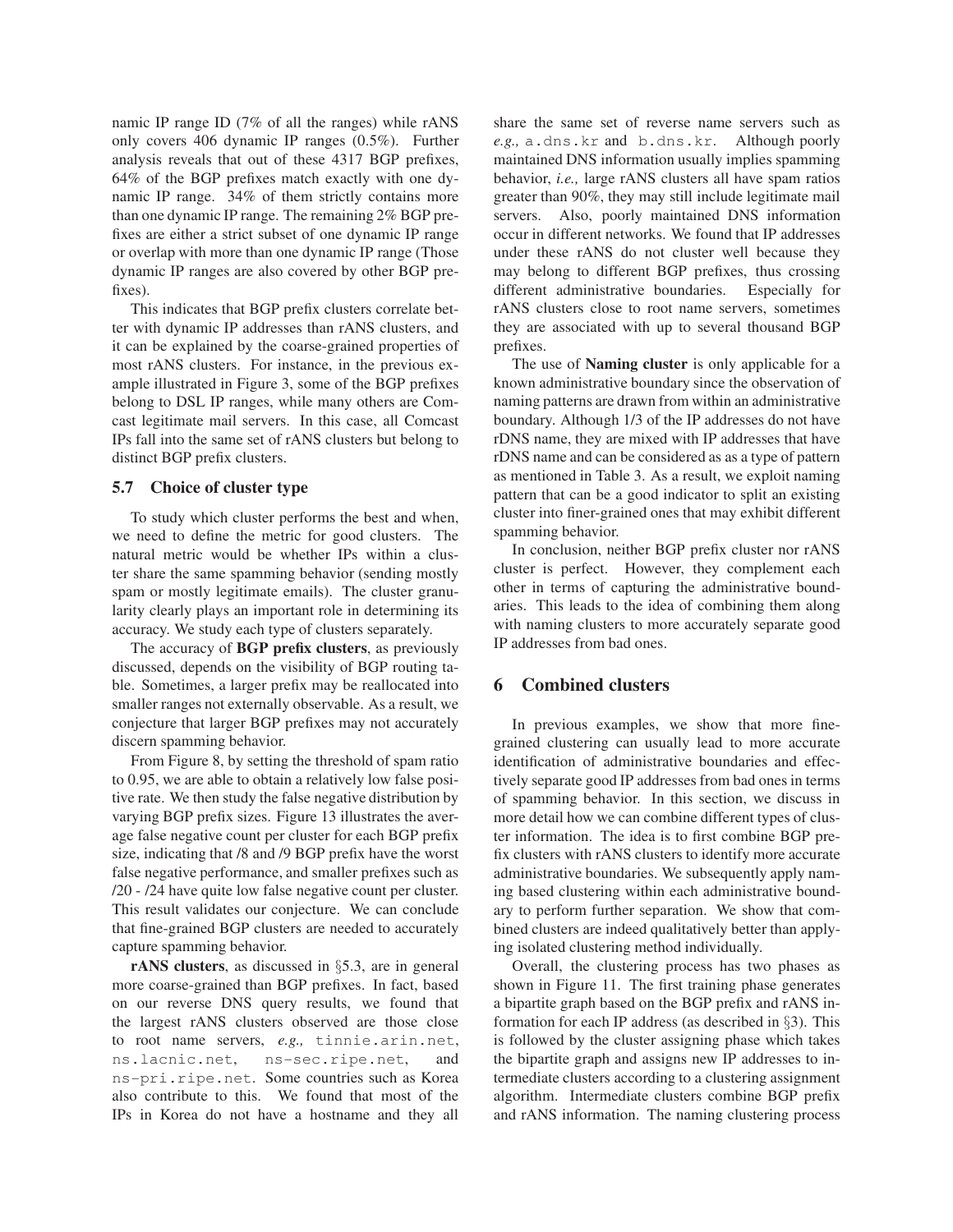

**Figure 11. Combined cluster construction using prefix and DNS information.**



**Figure 12. Assigning an IP address into its corresponding administrative boundary in prefix 208.110.64.0/19.**

then performs naming pattern matching within each intermediate cluster to obtain the final combined cluster. The intuition here is that naming pattern works better when we already capture a good administrative boundary which can be obtained by combining BGP prefix and rANS information.

#### **6.1 Combined cluster assignment**

Since BGP prefix is generally finer-grained, we start with a BGP prefix cluster and refine it into smaller clusters by considering rANS information. The cluster assignment algorithm takes an IP address as an input, looks up the corresponding BGP-prefix cluster using the longest prefix matching and finds one or more corresponding rANS clusters.

Recall from Figures 3 and 1, we construct a bipartite graph based on BGP prefix clusters and rANS clusters by drawing an edge between a BGP prefix cluster and an rANS cluster whenever at least one IP address within the BGP prefix cluster also belongs to the rANS cluster. The degree of the rANS cluster in the bipartite graph represents its granularity: an rANS cluster with a smaller degree indicates a more fine-grained administrative boundary due to less sharing across prefixes. For instance, some rANS might be third party rANS shared by dramatically different administrative domains. Using



**Figure 13. False negative count per cluster sorted by BGP size (in mask length)**



**Figure 14. Number of clusters for different cluster types sorted by BGP prefix size (in mask length).**

such rANS will inaccurately treat distinct administrative domains as a single domain.

Since we know that coarse-grained administrative boundaries produced by rANS clusters may not work well for classifying spamming behavior, we find the *minimum-degree rANS cluster* for a given IP address to increase cluster granularity. After identifying such a minimum-degree rANS cluster, we form a fine-grained cluster by including other IPs sharing the same rANS cluster within the BGP prefix cluster. The resulting cluster can be illustrated in Figure 12. In this example, we first find the minimum-degree rANS for IP address 208.110.79.226 (dns.cameron.net in this case) and then assign it into cluster 1 where all IP addresses (including 208.110.79.226) within cluster 1 has the same minimum-degree rANS and they also belong to the same BGP prefix 208.110.64.0/19.

Note that from the above cluster assignment, BGP prefix clusters may be divided into smaller clusters, or they may be already sufficiently fine-grained without requiring further splitting. After we combine BGP prefixes with rANS clusters, we effectively find a more accurate administrative boundary in which the naming patterns can be applied to obtain the final combined cluster. Table 6 shows the result of assigning all 2,737,006 IP addresses into these clusters. These IP addresses fall into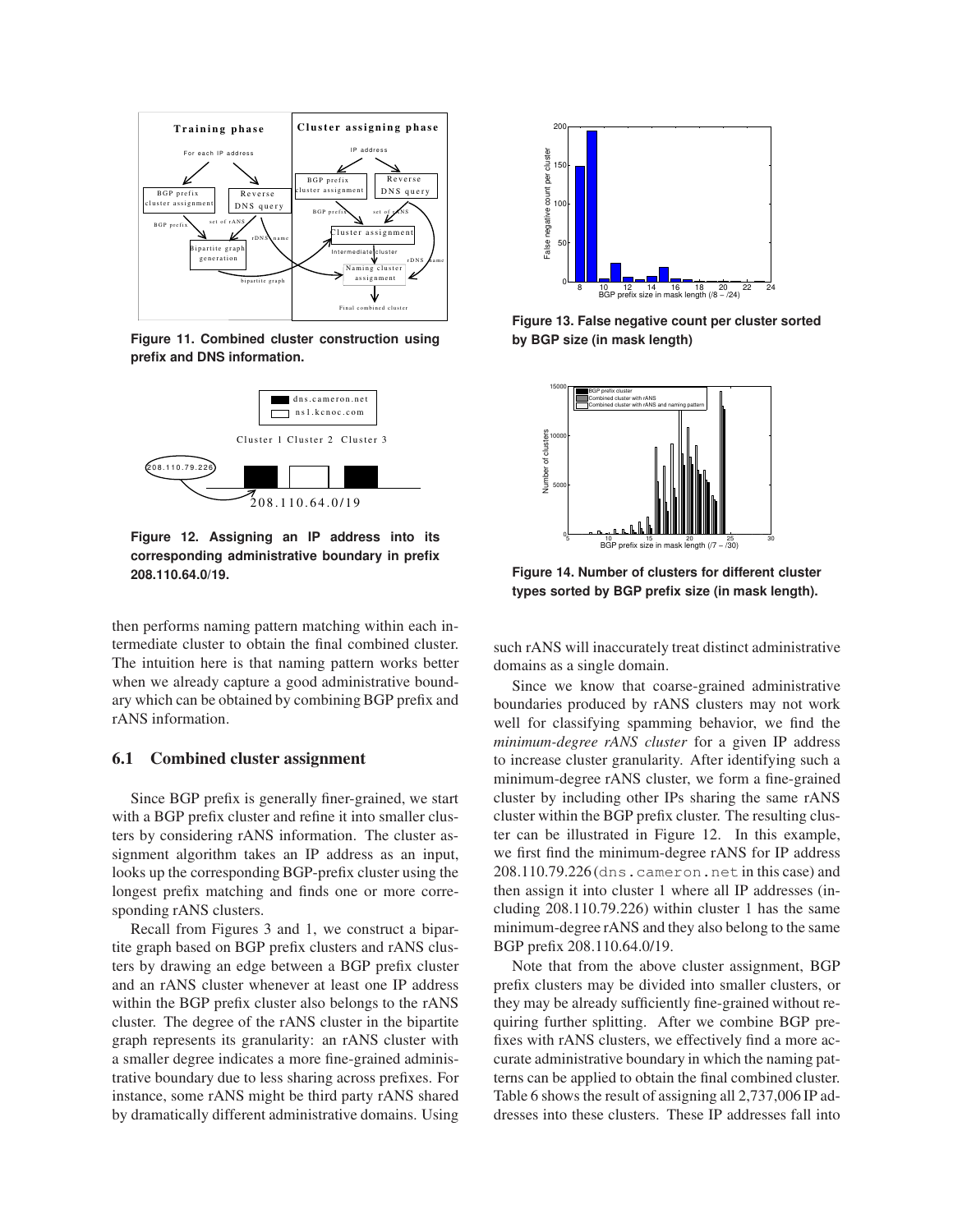| Type of cluster assignment                     | Number of IP addresses | Number of clusters |
|------------------------------------------------|------------------------|--------------------|
| BGP prefix cluster                             | 1.160.491              | 68.161             |
| Combined cluster split from BGP prefix cluster | 1.576.515              | 101,050            |

**Table 6. Distribution of 2,737,006 IP addresses on different types of cluster assignment.**

68,161 BGP prefix clusters and 101,050 combined clusters. It shows that a significant portion of the total IP addresses (42.2%) falls into combined clusters split from BGP prefix cluster. Previously, §5.3 shows about 10% BGP prefix cluster can potentially be split into smaller clusters considering rANS information. But here we found that about 26.3% of the original BGP prefixes can be further split into smaller clusters by considering rANS and naming pattern. Further, we found that larger BGP prefixes such as /8 and /9 will almost always be split into smaller clusters. 19.6% of even smaller BGP prefixes such as /15 - /20 can also be further split.

### **6.2 Cluster granularity**

In Figure 14 we plot the number of BGP prefix clusters sorted by size in mask length and compare with the result of further breaking them into more fine-grained clusters. We found that the number of the clusters that range from /24 to /16 increase significantly. However, for BGP prefixes with size of /8 - /15, although the absolute increase in the number of clusters is small, the ratio of increase is significantly larger. This confirms our previous observation that larger BGP prefixes are too coarse-grained and do not represent accurate administrative boundaries. Overall, most BGP prefix clusters, regardless of their sizes, can be split into smaller clusters. We discuss the implication on inferred spamming behavior next.



**Figure 15. CDF of spam ratio for three different clusters.**



**Figure 16. False positive and false negative rate for spam ratio threshold from 0.8 - 0.1 with granularity of 0.01**

#### **6.3 Spamming behavior**

As shown in Figure 15, combined clusters have similar behavior to that of BGP prefix clusters in terms of identifying clusters containing either mostly good IPs or mostly bad IPs, suggesting that the accuracy property is preserved from BGP prefixes. Furthermore, in Figure 16, it clearly shows that combined clusters have the best false negative and false positive result at all spam ratio threshold from 0.8 to 1.0 with granularity of 0.01. Using combined clusters, we can reduce the false negative rate by about 6% - 10% compared to using BGPprefix clusters, without increasing the false positive rate. The result is expected because finer-grained clusters better capture the boundaries between good and bad IPs as discussed before.



**Figure 17. False negative count comparison for different clusters sorted by BGP prefix size.**

We now analyze the false negative breakdown by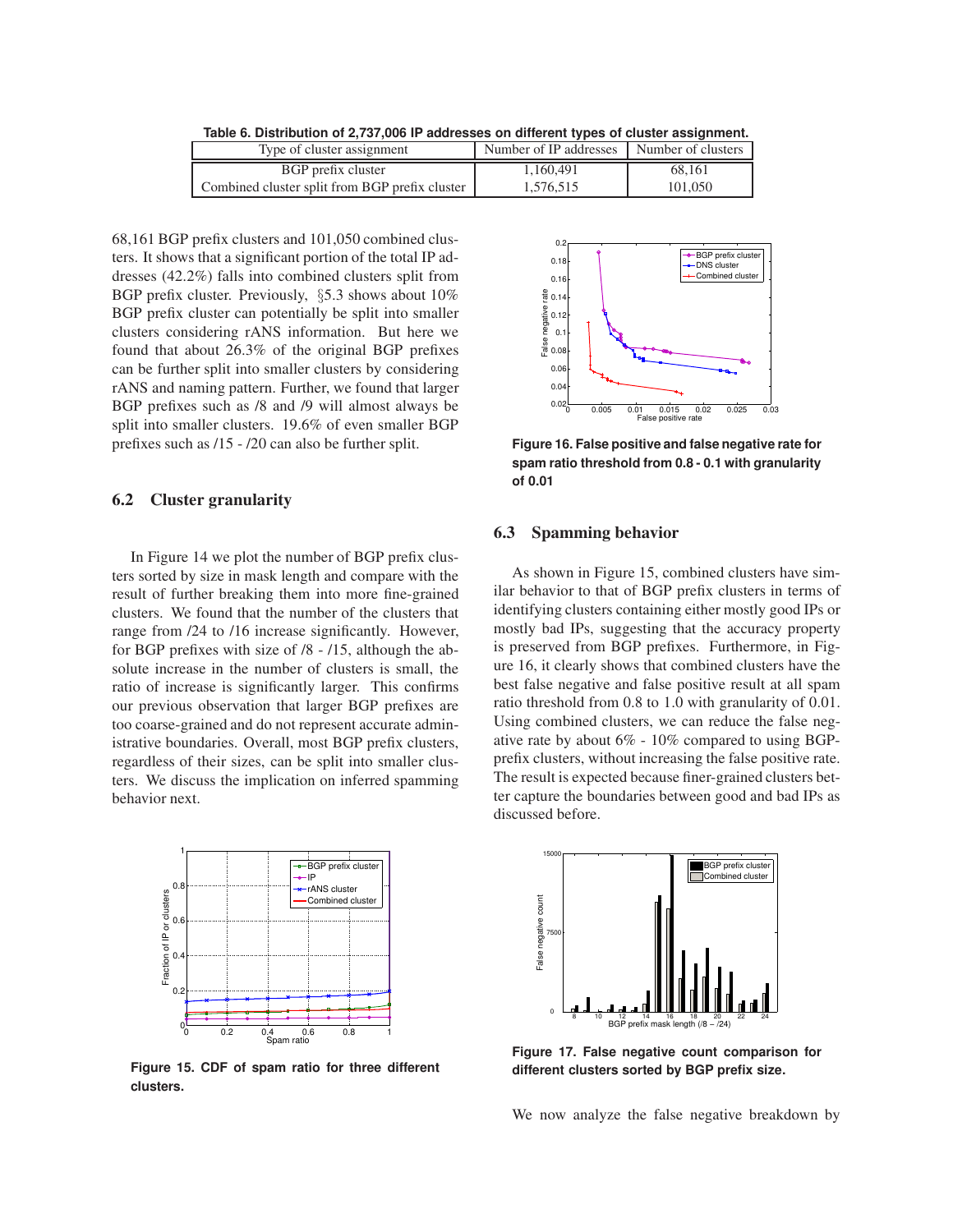

**Figure 18. False negative rate comparison for different clusters sorted by BGP prefix size.**



**Figure 19. False positive rate comparison for different clusters sorted by BGP prefix size.**

BGP prefix size. Figure 17 shows that most false negatives are distributed in /15 - /20 where there is the most increase in terms of the number of clusters. Combined clusters consistently have fewer false negatives compared to BGP prefix clusters for each prefix size. Examining false negative rate across prefixes of different sizes, we show in Figure 18 that larger BGP prefixes clearly have higher false negative rate. As discussed before, a large BGP prefix can be further divided into smaller ones for different organizations not externally visible. As a result, we show that by combining DNS information, we are able to significantly reduce the false negative rate for such large clusters.

However, as we can see, for /8 BGP prefixes, the false negative rate is still around 50% using combined clusters. A closer look reveals that it is caused by a large /8 BGP prefix belonging to MIT, which originated a nonnegligible fraction of spam. These addresses also contribute to many legitimate emails. In this case, this cluster is considered to be a "good" cluster with all its spam treated as false negatives. In fact, most of the spam is contributed by a few IP addresses which appear to be legitimate mail servers. We suspect that these spam is due to mail forwarding, and plan to confirm it. Note that



**Figure 20. False negative count comparison for different clusters sorted by the number of active hosts within each cluster.**

IP-based blacklists will not block these legitimate server IPs either.

We find that combined clusters can also reduce false positive rates. As we can see in Figure 19, the false positive rate at each BGP prefix size is reduced except for /9 prefixes. The reason is that originally all /9 BGP prefixes are considered to be good clusters (close to 100% false negative rate). But in fact, by splitting /9 BGP prefixes into smaller combined clusters, we can separate good IP addresses from bad ones that are originally mixed together in /9 BGP prefix clusters. It can greatly reduce the false negative rate, but with a slight increase in false positive rate.

We further examine the false negative breakdown by the number of active hosts within each cluster in Figure 20. The X-axis shows the size of each cluster binned by 30. For example, the first bar shows the false negative count for clusters with host population ranging from 1 to 29. First of all, we observe that most of the false negatives are contributed by small clusters due to the lack of sufficient history (*i.e.,* sample size is too small). Even a very small number of misclassified spam emails by spam filters would significantly bias the spam ratio for the entire cluster. With more history, the spam ratio of the clusters becomes more stable, as evidenced by fewer false negatives for clusters of larger sizes in the same figure. Consistent with earlier observations, combined clusters can further reduce false negatives incurred by BGP prefix clusters. However, the reduction is limited for clusters of smaller host populations. This is also due to the lack of sufficient history for BGP-prefix clusters, making it more difficult to further split prefixes into smaller combined clusters.

#### **6.4 Detection coverage**

Previously, we have discussed using clusters to assign reputation for unseen IPs. Since new IP addresses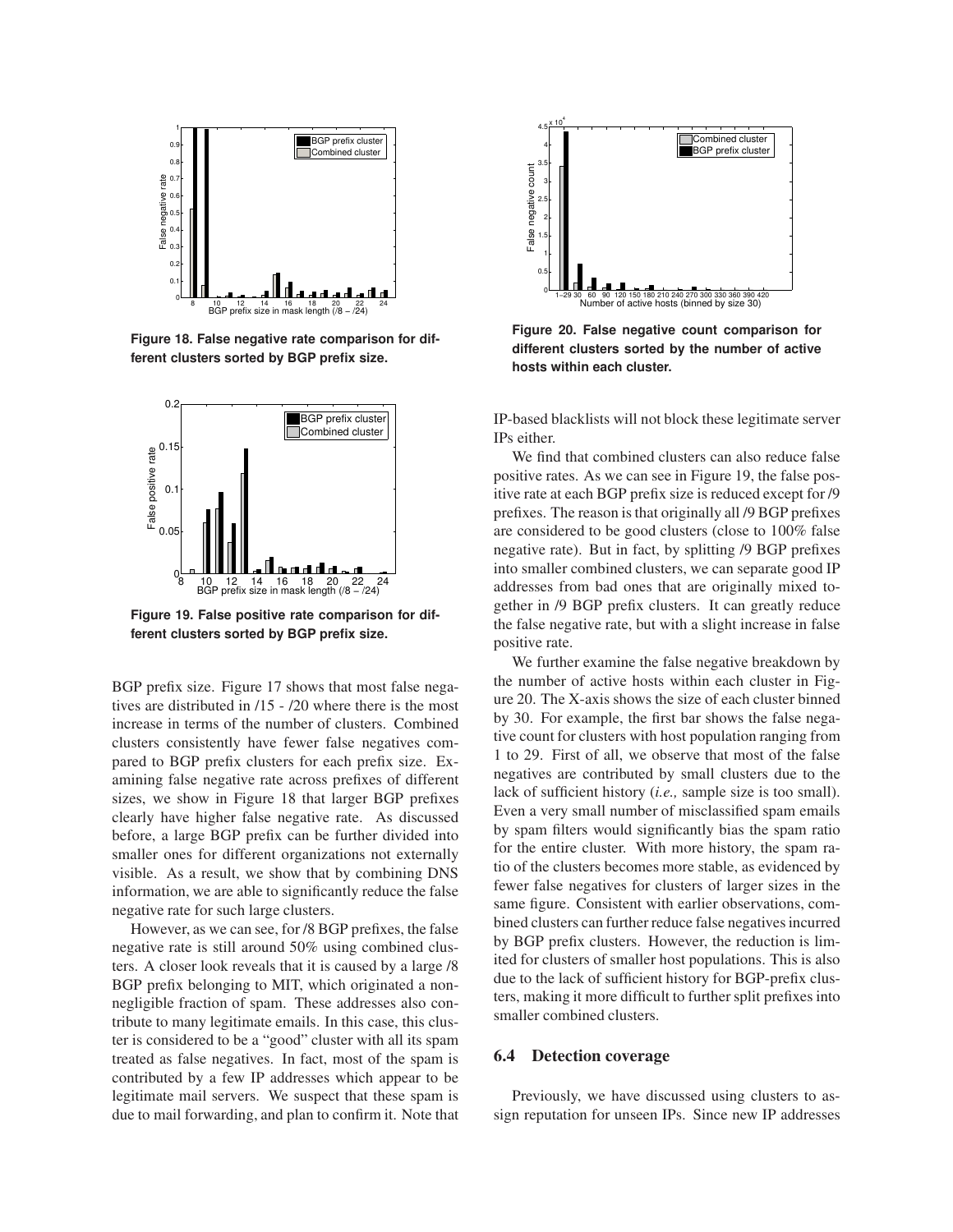

**Figure 21. Training time vs. miss rate**

appear daily, it is important to quantify the improved detection coverage of IPs by using clusters compared with IP-based approaches. Similar to Figure 10, we fixed one day for testing and varied the training length.

For Figure 21, we define the metric *miss rate* to be the number of emails whose sender IPs do not fall into any existing cluster divided by the total number of emails. For IP-based reputation, it is defined as the number of emails from unseen IPs divided by the total number of emails. We exclude IPs from our university network to avoid any bias caused by the data collection location.

Obviously, the miss rate decreases with more training data. In particular, the miss rate for individual IPs is as high as 60% even with 12 weeks of training. However, clusters help reduce the miss rate to well below 20%, especially for combined clusters with a miss rate of only about 0.6% with 12 weeks of training – two orders of magnitude difference compared with the miss rate of IPbased reputation. Combined clusters also have a smaller miss rate than both BGP prefix clusters and DNS clusters. This is explained by falling back to DNS and BGP prefix cluster to obtain history information whenever a new IP falls into a combined cluster with a lack of history. Further analysis reveals that combined clusters actually can help assign reputation for more than 93% of the unseen IP addresses.

## **7 Spam detection using cluster-based reputation**

As discussed before, building IP-based blacklists can be very challenging. In previous section, we have shown how to build a fine-grained cluster that can outperform existing clusters. In this section, we evaluate the classification result of our clusters in terms of the false positive and false negative rate against existing popular IPbased blacklists. We also integrate the cluster reputation with SpamAssassin to examine the amount of additional spam detected and evaluate the number of new false positives introduced. Note that our approach can

work well even with only our local vantage point, which makes it easier to deploy. The performance in terms of the lookup time and storage space of our system is quite low. The average lookup time per IP is about 60ms which is sufficiently low to be practical. The storage space required for storing information about the 2.7 million IP addresses (including the DNS information) is about 2.2GB on disk which can easily run on any modern commodity hardware.

## **7.1 Comparison between cluster-based and IPbased blacklists (DNSBL)**

As previously described, we build the cluster-based blacklist purely based on the aggregated spam ratio of clusters. As demonstrated in Figure 8 with varying threshold values, there exist trade-offs between false positives and false negatives.

Note that we did not utilize any local IP-based reputation history to help further reduce false positives, thus it is likely that our detector will have a higher false positive rate. However, in order to compare against the IP-based blacklist, we do consider the local history information to reduce the false positive at the cost of some increase in false negative rate. If an IP address falls into a brand new cluster for which we have no history, we resort to content-based spam filters to decide whether it is a spam. Once we have seen enough history for the cluster, we can make use of cluster reputation for future spam detection.

We empirically set the spam ratio threshold to 0.97, 0.98 and 0.99 respectively to compare with each DNSBL averaged over 30 different days randomly selected from June to July 2009. The training data begins from the first day of our data collection to the day before the testing day. The DNSBL we choose are Spamhaus [9], Spamcop [8] and SORBS [7]. Table 8 illustrates the result of using DNSBL alone compared with using only our cluster, and using the combined approach. It shows that our standalone cluster-based detector already outperforms each individual DNSBL except SORBS which has a slightly better false positive rate but a much worse false negative rate.

With BGP cluster alone, to maintain the same level of false positive rate, the false negative rate will increase to more than 20% as shown in Figure 16. Further, by incorporating cluster-based detection, we can detect more than half of the spam missed by these blacklists while maintaining comparable false positive rate. In fact, after combining our cluster-based detector with Spamcop, it produces a detector that has significant improvement (both false positive and false negative) over Spamhaus alone. To understand the false negative improvement, we investigate scenarios where a blacklist misses bad IPs that were caught by our cluster-based detector. One rea-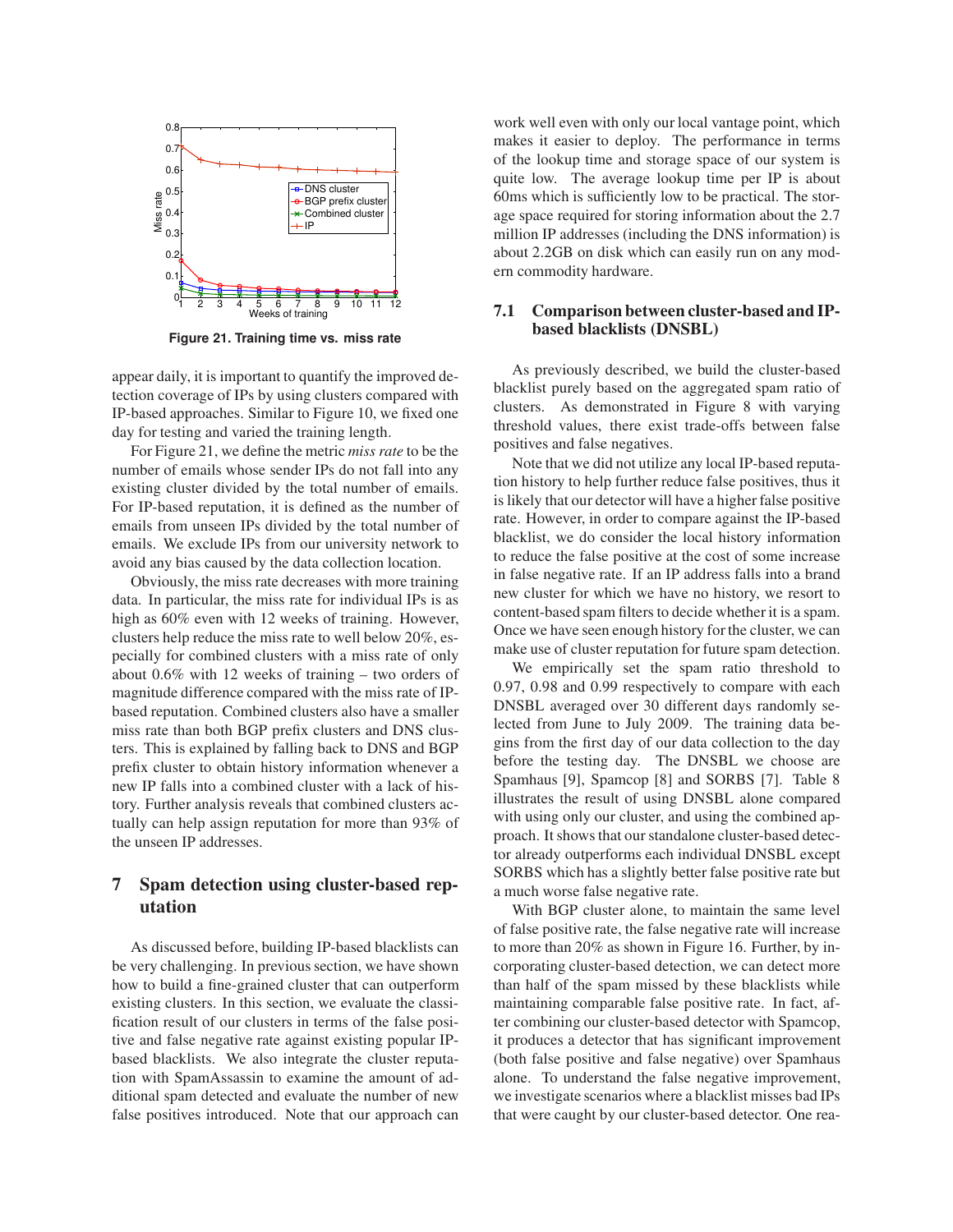| Spam      |          |            | Personal account 1<br>Honeypot account |            |            | Personal account 2 |            |             | Personal account 3 |            |            |                   |            |
|-----------|----------|------------|----------------------------------------|------------|------------|--------------------|------------|-------------|--------------------|------------|------------|-------------------|------------|
| Ratio     | Score    | Spam       | Ham                                    | FN         | Spam       | Ham                | FN         | <b>Spam</b> | Ham                | FN         | Spam       | Ham               | FN         |
| threshold | assigned | 1025       | 0                                      | 144        | 3750       | 14143              | 521        | 1340        | 12231              | 89         | 11         | 1550              |            |
|           |          | <b>FNR</b> | Matched                                | <b>FPI</b> | <b>FNR</b> | Matched            | <b>FPI</b> | <b>FNR</b>  | Matched            | <b>FPI</b> | <b>FNR</b> | Matched           | <b>FPI</b> |
| 0.7       |          | 46         | 96                                     | 0          | 185        | 356                | 4          | 40          | 67                 | 5          |            | $\mathbf{\Omega}$ |            |
| 0.7       | 2        | 63         | 96                                     | 0          | 194        | 356                | 4          | 42          | 67                 | 6          |            | $\theta$          |            |
| 0.7       | 3        | 79         | 96                                     | $\Omega$   | 199        | 356                | 5          | 43          | 67                 | 8          |            |                   |            |
| 0.8       |          | 45         | 90                                     | 0          | 175        | 335                | 3          | 37          | 63                 | 4          |            |                   |            |
| 0.8       | 2        | 62         | 90                                     | 0          | 179        | 335                | 3          | 39          | 63                 | 6          |            | 0                 |            |
| 0.8       | 3        | 75         | 90                                     | 0          | 183        | 335                | 3          | 42          | 63                 | 6          | $\Omega$   | 0                 |            |
| 0.9       |          | 44         | 88                                     | 0          | 171        | 317                | $\Omega$   | 34          | 59                 |            |            | 0                 |            |
| 0.9       | ↑        | 61         | 88                                     | $\Omega$   | 175        | 317                |            | 38          | 59                 |            |            | 0                 |            |
| 0.9       | 3        | 74         | 88                                     | 0          | 180        | 317                |            | 40          | 59                 |            |            |                   |            |

**Table 7. Results of integrating cluster-based reputation with SpamAssassin**

**Table 8. Comparison with existing IP-based blacklists (DNSBL).**

| Blacklist name | FN        | FP    | Threshold | Our FN   | Our FP   | Comb FN   | $Comb$ FP |
|----------------|-----------|-------|-----------|----------|----------|-----------|-----------|
| Spamhaus       | $11.54\%$ | 0.31% | 0.97      | 8.6%     | $0.27\%$ | 5.32%     | $0.33\%$  |
| Spamcop        | 22.32%    | 0.18% | 0.98      | 11.5%    | $0.18\%$ | $6.56\%$  | $0.22\%$  |
| <b>SORBS</b>   | 63.06%    | 0.10% | 0.99      | $15.3\%$ | 0.17%    | $11.34\%$ | 0.20%     |

son is that these IPs are less frequently used by spammers, thus less likely observed by spam traps to be blacklisted. Indeed, we found that more than 75% of such IPs fall into smaller clusters (with active host size smaller than 15) which are potentially less likely abused by spammers given a limited number of likely compromised IPs. And yet since most IPs in the cluster send spam, the aggregated spam ratio of those clusters are high enough to identify newly appearing spammer IPs within the cluster.

## **7.2 Integration with SpamAssassin**

The cluster reputation history collected can be used as a feature to predict future spam. We attempt to integrate it with SpamAssassin to quantify how many of its false negatives we can reduce by using cluster-based reputation history. As we have previously shown in Figure 5, about 4% of emails fall into the score range from two to five given the threshold of 5 which may contribute to false negatives. To obtain the ground truth of whether a particular email is spam, we would need to examine the email content. Due to privacy concerns, we can only examine several of our own personal accounts with permission. We also use a honeypot account with all its emails considered as spam along with the personal accounts to estimate the overall improvement from clusterbased reputation. SpamAssassin generates a false negative rate of 16% for the honeypot email account.

We study how much of SpamAssassin's false negatives can be reduced as well as how much false positives may be introduced by incorporating the cluster-based

reputation scheme. We assign scores for IP addresses that fall within bad clusters with varying parameters and evaluate the accuracy as shown in Table 7. *FNR* stands for False Negative Reduced. *FPI* denotes False Positive Introduced. *Matched* indicates how many IP addresses fall into existing clusters built over 7-month of training data. The number of matched IPs serves as an upper bound for emails that can be classified as spam by the cluster-based scheme. *Spam ratio threshold* is the threshold for determining whether the cluster is considered bad, and additional score is added for an incoming email. *Score assigned* is the score to be added to the original score assigned by SpamAssassin.

Since we are not blocking emails directly based on cluster reputation, we relax the *spam ratio threshold* to be 0.7, 0.8 and 0.9 respectively with the *score assigned* to be 1, 2 and 3 respectively. We can see that for the honeypot account, we are able to detect about 50% of the missed spam by SpamAssassin when we set the threshold of spam ratio to 0.9 and the score assigned to 3. This is despite the fact that we only have the history for 60% of clusters that the spammer's IP addresses fall into. For other personal accounts, we observe similar false negative reduction with a fairly small amount of false positives introduced. In fact, if we use the spam ratio threshold of 0.9 and assigned score of 3, we only incur at most one false positive instance for all accounts which translates into only 0.0036% false positive rate. Upon inspection, the particular false positive email is a paper invitation sent from China (the conference was held in China) whose IP address falls into a cluster from which almost all of IP addresses sent purely spam to us. Inter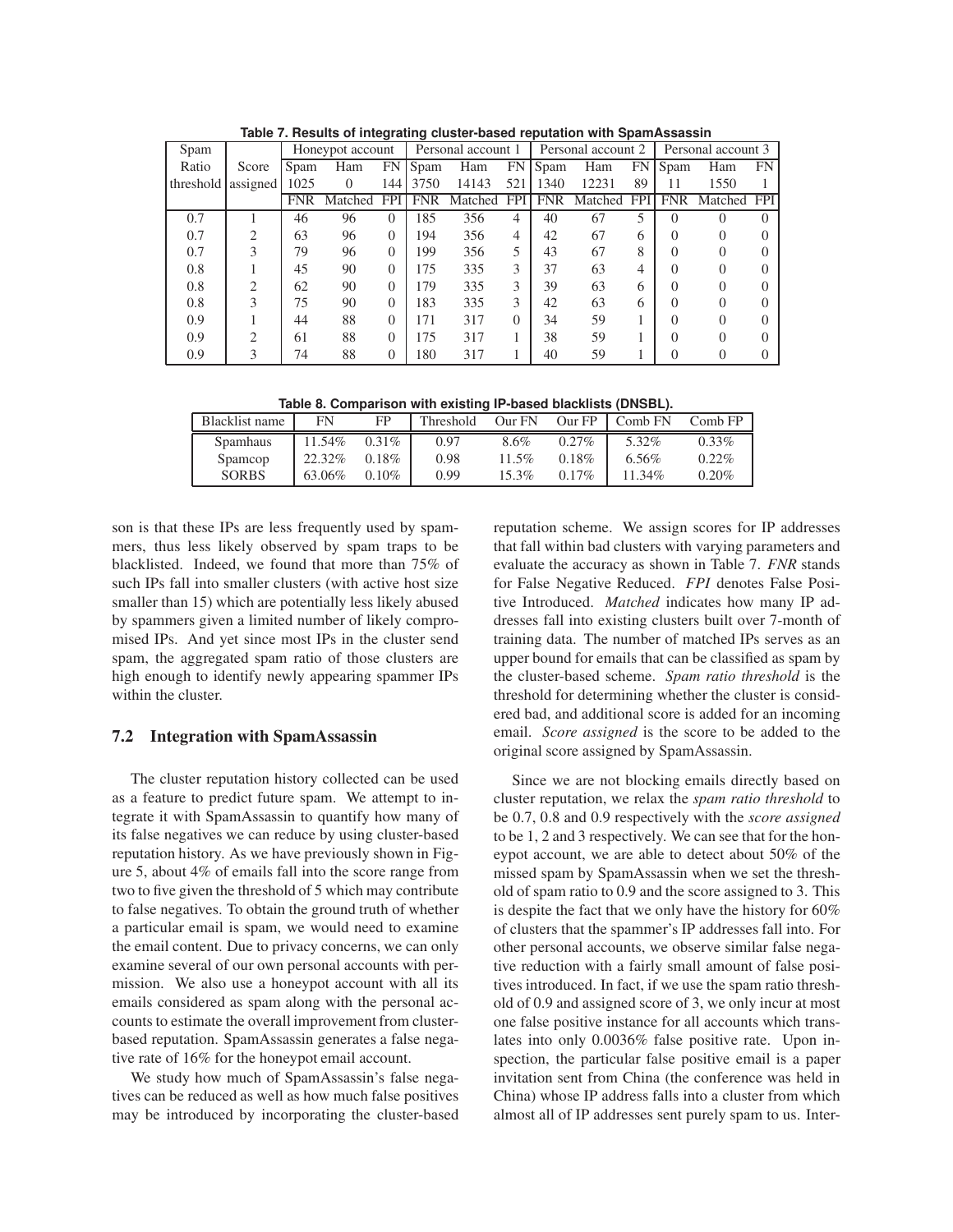estingly, this IP has no reverse DNS name and is listed on SORBS blacklist which indicates that either the same machine is compromised at some point or the IP resides in a dynamic IP range (although we have checked that this IP is not identified as dynamic IP by UDMap).

On the other hand, with BGP cluster applied directly to the same account with spam ratio of 0.9 and assigned score of 3, although we can still reduce a similar number of false negatives, we observe 7 false positives introduced, clearly indicating the downside of its inaccurate administrative boundary. For personal account 3, we do not observe any false positives for any threshold experimented. However, we cannot reduce any false negatives either due to the fact there is only one false negative instance out of 11 spam emails by SpamAssassin and the IP address of this spam happens to fall within a cluster for which we do not have any history.

## **8 Concluding remarks**

In conclusion, we have studied the characteristics of different types of network clusters and investigated how to combine them into a uniform one. We compare the performance of a combined clustering approach integrating both DNS and prefix information with previously proposed BGP prefix clusters and existing widely used IP-based blacklist (DNSBL) to demonstrate improved spam detection accuracy. We also integrate our proposed cluster-based reputation into SpamAssassin to catch 30-50% of the spam that are missed by SpamAssassin at the cost of very small false positive increase. Our technique is designed to be robust to potential evasion attempts due to the inherent stable properties of the network information used. Another advantage is that our system can work well in a single vantage point, thus can be easily deployed locally without requiring multiple vantage points (presumably much harder to obtain).

We argue that our cluster scheme is robust against various attacks. The most likely strategies of spammers would be to cause us to construct either too coarsegrained clusters where good and bad IPs are mixed or mislead us to construct too fine-grained clusters, which in the extreme become IP-based blacklists. We consider next how likely spammers can succeed in such endeavors.

BGP prefix information cannot be easily controlled by spammers unless they perform prefix hijacking attacks or own a fairly large prefix, both of which are unlikely due to high cost or overhead. DNS information is more amenable to modification, if spammers own an IP range and thus control its reverse DNS mapping. Spammers can construct rDNS names in a way that is most beneficial to them, *e.g.,* by setting rANS to be the same as that of their neighboring good IP ranges. To be truly

effective, such neighboring IP ranges must belong to the same prefix as spammers' IP ranges. Furthermore, they need to make sure the rANS can resolve reverse DNS requests for them. They can also construct their rANS in a way that every single IP has a different rANS. This will cause our clustering algorithm to falsely cluster each IP into a separate cluster. However, this attack would again require spammers to own IP address ranges, and such rANS naming pattern itself would be an indication of malicious activities because constructing rANS in such a fashion is highly unusual.

IP-based blacklist captures the individual IP's history, which includes a sudden behavioral change of an IP address (*e.g.,* legitimate mail servers become compromised to send many spam). It is more difficult for the cluster-based approach to drastically modify a cluster's behavior as it must observe behavioral change for many IP addresses in the cluster. Note that by tracking history over a sufficiently long period of time, our approach can dynamically adapt to the behavioral changes in spamming. However, we expect the case where legitimate mail servers become compromised for spamming to be relatively rare (compared to DSL users get compromised and abused for spamming). In our data-set, as previously shown in  $\S$ 5.5, we did not observe much significant history changes for clusters. Another point to note is that our clustering approach attempts to capture regions of the Internet that "should" not have legitimate servers with high probability (*e.g.,* DSL clusters). In that sense, any sending host is potentially bad. The detailed analysis on the behavioral change of clusters is out of the scope of this paper and we plan to pursue as future work.

## **Acknowledgments**

We thank our anonymous reviewers and Feng Qian for suggestions that improved the quality of this paper. This work is in part supported by NSF CNS-0643612, DARPA, and Department of Navy.

## **References**

- [1] The apache spamassassin project. http:
- //spamassassin.apache.org/<br>[2] Dialup rdns. http://home.org http://home.comcast.net/ ˜mcwebber/blocking.txt.
- [3] Generic regular expressions for popular naming conventions. http://www.ddf.net/spam/bad\_ relays.txt.<br>[4] Microsoft: 3
- 3% of e-mail is stuff we want; the rest is spam. http://arstechnica. com/security/news/2009/04/ microsoft-97-percent-of-all-e-mail-isspam.ars.